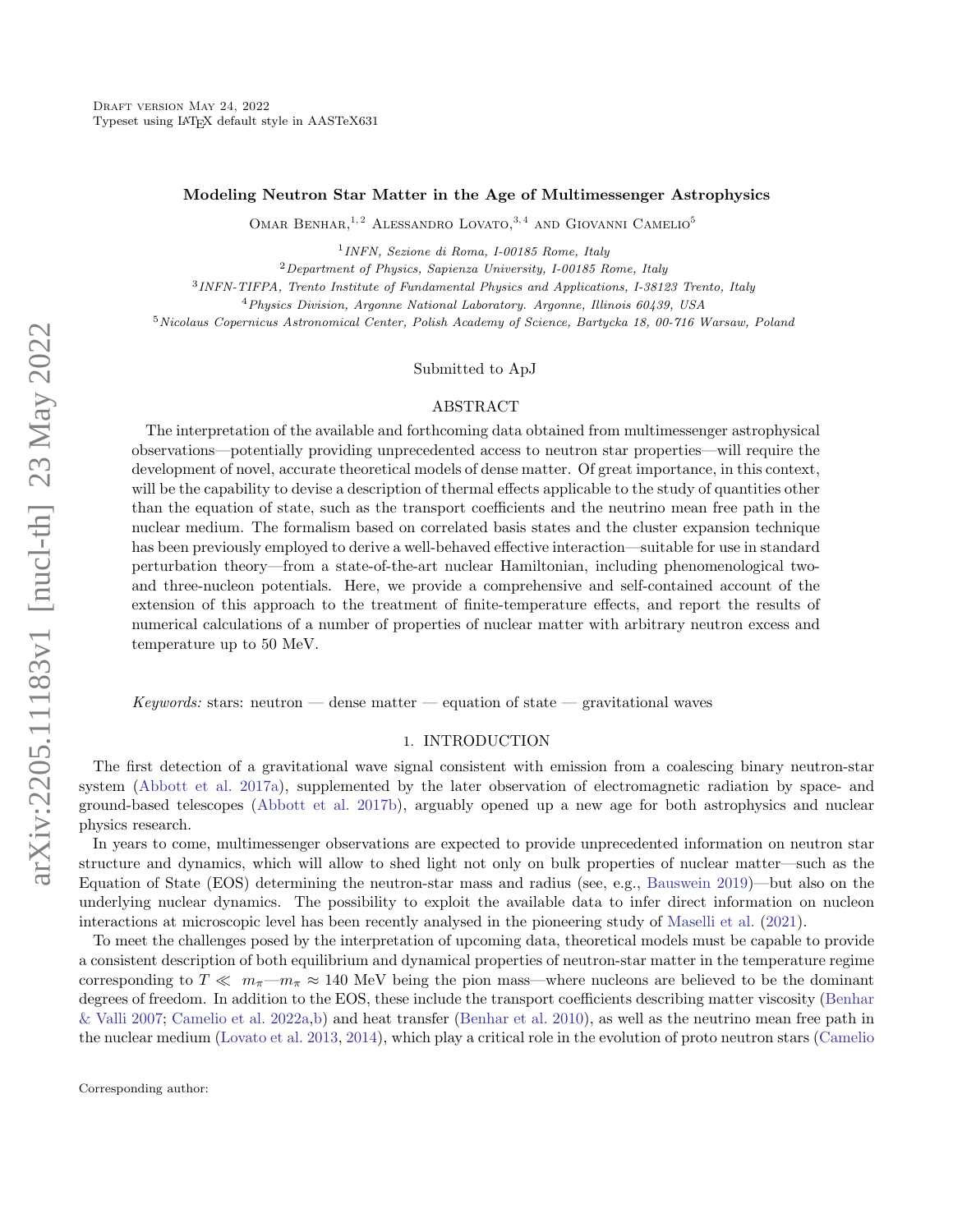[et al.](#page-18-7) [2017\)](#page-18-7), as well as in the post-merger phase of neutron-star coalescence [\(Figura et al.](#page-18-8) [2020,](#page-18-8) [2021\)](#page-18-9). Owing to the complexity and non perturbative nature of nuclear forces, however, the achievement of the above goal involves non trivial conceptual and computational issues.

The equation of state of nuclear matter can be obtained from highly accurate ab initio calculations, performed using phenomenological Hamiltonians—strongly constrained by the observed properties of two- and three-nucleon systems—and advanced theoretical approaches for the solution of the quantum-mechanical many-body problem (for a recent review, see, e.g., [Benhar & Fantoni](#page-18-10) [2020\)](#page-18-10). On the other hand, the present development of computational techniques does not allow to accurately describe transport phenomena or neutrino reaction rates using the same Hamiltonians.

In nuclear many-body theory, the problem of the occurrence of non perturbative interactions is circumvented through a renormalisation of the bare Hamiltonian, leading to its replacement with a density-dependent effective Hamiltonian suitable for use in perturbation theory. This scheme has been followed to derive effective interactions within the G-matrix approach (for a review, see [Baldo](#page-18-11) [1990\)](#page-18-11) or using the formalism of Correlated Basis Functions and the cluster expansion technique [\(Clark](#page-18-12) [1979;](#page-18-12) [Fantoni & Pandharipande](#page-18-13) [1988\)](#page-18-13). The resulting potentials are well behaved, and have been used to perform calculations of a variety of nuclear matter properties relevant to astrophysical processes (see [Baldo et al.](#page-18-14) [1997;](#page-18-14) [Akmal et al.](#page-18-15) [1998\)](#page-18-15). More recently, it has been suggested that effective interactions suitable for perturbative calculations can also be obtained combining potentials derived within chiral effective field theory ( $\chi EFT$ ) and renormalisation group evolution to low momentum, (see, e.g., [Drischler et al.](#page-18-16) [2016;](#page-18-16) [Keller et al.](#page-18-17) [2021;](#page-18-17) [Drischler](#page-18-18) [et al.](#page-18-18) [2021\)](#page-18-18). As clearly stated by [Tews et al.](#page-19-3) [\(2018\)](#page-19-3),  $\chi$ EFT appears to be inherently inadequate for applications in the high-density region relevant to neutron stars; see also [\(Benhar](#page-18-19) [2021\)](#page-18-19). However, studies of the convergence of the chiral expansion up to about twice nuclear-saturation density provide a quantitative estimate of the theoretical uncertainty associated with the derivation of the nuclear Hamiltonian.

It has to be pointed out that the effective interactions obtained from realistic dynamical models are conceptually different from those designed to merely explain the empirical information on average properties of atomic nuclei and isospin-symmetric nuclear matter near equilibrium density, such as the Skyrme interactions employed, e.g., in the studies of [Chabanat et al.](#page-18-20) [\(1997\)](#page-18-20) and [Rikovska Stone et al.](#page-19-4) [\(2003\)](#page-19-4). Because they lack a connection with microscopic dynamics, these models are in fact unable to describe nucleon-nucleon scattering in the nuclear medium, and their applications to the study of neutron star properties are severely limited [\(Benhar et al.](#page-18-6) [2010\)](#page-18-6).

Starting from the early 2000s, the Correlated Basis Function, or CBF, formalism has been exploited to derive effective interactions from phenomenological Hamiltonians comprising both two- and three- nucleon potentials [\(Benhar](#page-18-3) [& Valli](#page-18-3) [2007;](#page-18-3) [Lovato et al.](#page-18-21) [2011,](#page-18-21) [2013\)](#page-19-1). The capability to embody into a density-dependent NN potential the effects of irreducible three-nucleon interactions—which are known to become large, or even dominant, at high densities—is a critical feature of the CBF approach. The effective interaction obtained from the latest and most advanced implementation of this approach, thoroughly described by [Lovato et al.](#page-19-1) [\(2013\)](#page-19-1), has been applied to the determination of a variety of properties of nuclear matter, at both zero and nonzero temperature, within a unified scheme [\(Benhar &](#page-18-22) [Lovato](#page-18-22) [2017;](#page-18-22) [Camelio et al.](#page-18-7) [2017\)](#page-18-7).

This article is aimed at providing a comprehensive and self-contained account of the extension of the work of [Benhar](#page-18-22) [& Lovato](#page-18-22) [\(2017\)](#page-18-22) to the case of non vanishing temperature, including a detailed derivation of the procedure employed to achieve thermodynamic consistency. The conceptual analogy between the CBF effective interaction, obtained from renormalisation in coordinate space, and the low-momentum interactions obtained from renormalisation group evolution is also discussed.

The body of the paper is organised as follows. The dynamical model underlying nuclear many-body theory and the derivation of the microscopic effective interaction using the CBF formalism and the cluster expansion technique are outlined in Section [2.](#page-1-0) Section [3](#page-7-0) is devoted to a discussion of the issues associated with the use of many-body perturbation theory at nonzero temperature, while the results of numerical calculations of selected properties of hot nuclear matter—including the EOS, the single nucleon spectra, and the effective masses—and neutron stars are reported in Sections [4](#page-10-0) and [5,](#page-14-0) respectively. Finally, our main findings and the prospects for future developments of our work are summarised in Section [6.](#page-16-0)

#### 2. NUCLEAR DYNAMICS

<span id="page-1-0"></span>Ideally, a model of nuclear dynamics should be capable to provide a unified description of all nucleon systems, from the deuteron to neutron stars [\(Wiringa](#page-19-5) [1993;](#page-19-5) [Benhar & Fantoni](#page-18-10) [2020\)](#page-18-10). In this section, we give an overview of the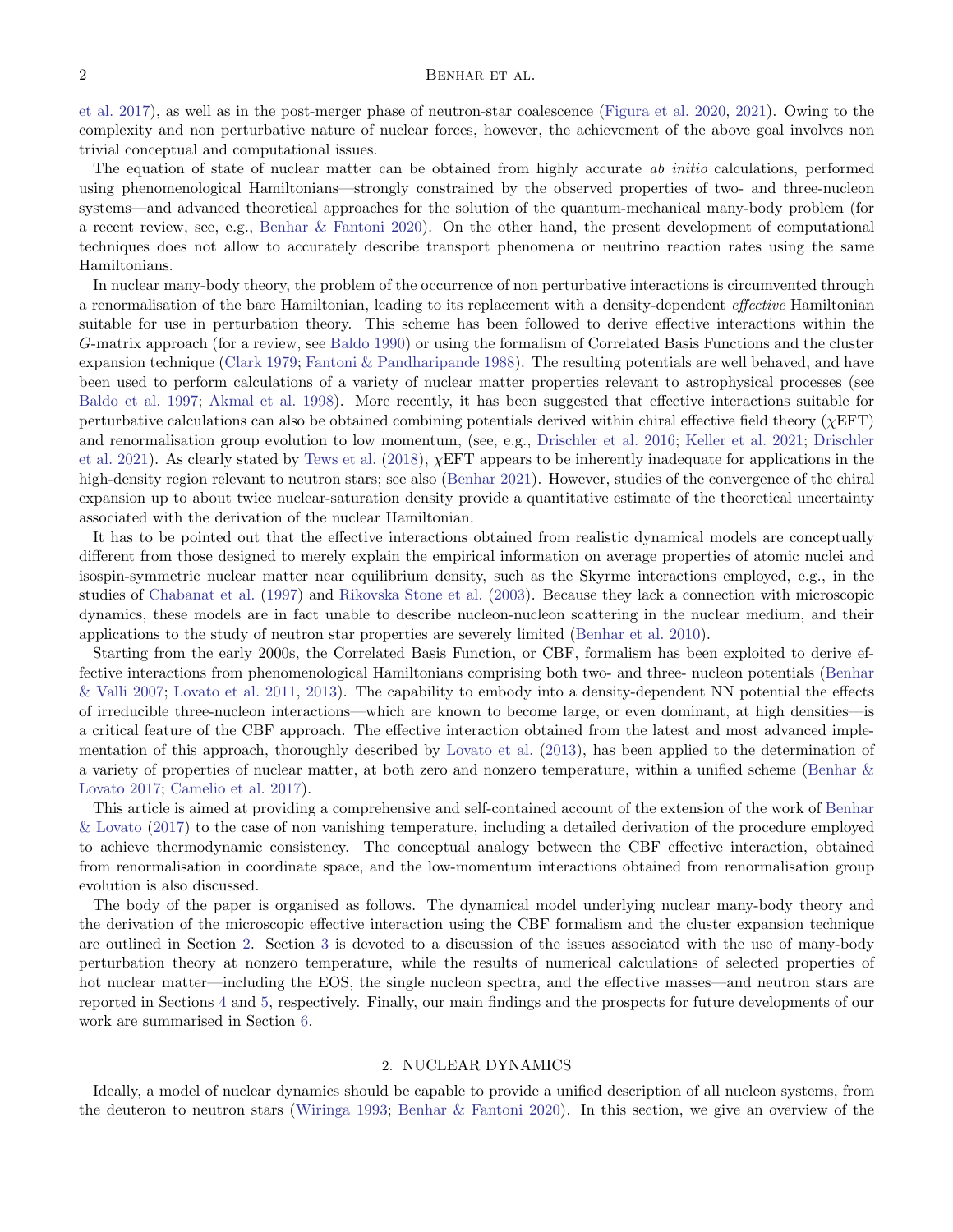<span id="page-2-5"></span><span id="page-2-1"></span>3

prominent issues associated with the treatment of nuclear interactions at supranuclear densities, and outline the key elements of the approach employed in our work.

# 2.1. The nuclear Hamiltonian

<span id="page-2-6"></span>Nuclear many-body theory is founded on the hypothesis that nuclear systems can be treated as collections of point-like protons and neutrons, whose dynamics are dictated by a non relativistic Hamiltonian of the form<sup>[1](#page-2-0)</sup>

$$
H = \sum_{i=1}^{A} \frac{\mathbf{p}_i^2}{2m} + \sum_{j>i=1}^{A} v_{ij} + \sum_{k>j>i=1}^{A} V_{ijk} .
$$
 (1)

In the above equation, A is the number of nucleons,  $\mathbf{p}_i$  and m denote the momentum of the *i*-th nucleon and its mass, and the potentials  $v_{ij}$  and  $V_{ijk}$  describe two- and three-nucleon interactions, respectively.

The nucleon-nucleon (NN) potential is designed to reproduce the measured properties of the two-nucleon system, in both bound and scattering states, and reduces to the Yukawa one-pion exchange (OPE) potential at large distances. It can be conveniently written in the form

<span id="page-2-3"></span><span id="page-2-2"></span>
$$
v_{ij} = \sum_p v^p(r_{ij}) O_{ij}^p \t\t(2)
$$

where the functions v<sup>p</sup> only depend on the distance between the interacting particles,  $r_{ij} = |\mathbf{r}_i - \mathbf{r}_j|$ , while the operators  $O_{ij}^p$  account for the strong spin-isospin dependence of nuclear forces, as well as for the occurrence of noncentral interactions. The most important contributions to the sum appearing in the right-hand side of Eq. [\(2\)](#page-2-1) are those associated with the six operators

$$
O_{ij}^{p \leq 6} = [1, (\boldsymbol{\sigma}_i \cdot \boldsymbol{\sigma}_j), S_{ij}] \otimes [1, (\boldsymbol{\tau}_i \cdot \boldsymbol{\tau}_j)], \qquad (3)
$$

where  $\sigma_i$  and  $\tau_i$  are Pauli matrices acting in spin and isospin space, respectively, and the tensor operator  $S_{ij}$  is defined as

$$
S_{ij} = \frac{3}{r_{ij}^2} (\boldsymbol{\sigma}_i \cdot \mathbf{r}_{ij}) (\boldsymbol{\sigma}_j \cdot \mathbf{r}_{ij}) - (\boldsymbol{\sigma}_i \cdot \boldsymbol{\sigma}_j) . \tag{4}
$$

Note that the OPE potential can be written in terms of the  $O_{ij}^{p \leq 6}$  defined by Eqs.[\(3\)](#page-2-2) and [\(4\)](#page-2-3).

State-of-the-art phenomenological models of  $v_{ij}$ , such as the Argonne  $v_{18}$  (AV18) potential [\(Wiringa et al.](#page-19-6) [1995\)](#page-19-6)—providing an accurate fit of the NN scattering phase shifts, the low-energy NN scattering parameters, and deuteron properties—include twelve additional terms. The operators corresponding to  $p = 7, \ldots, 14$  are associated with non-static components of the potential, notably spin-orbit terms, while those corresponding to  $p = 15, \ldots, 18$  take into account small violations of charge symmetry and charge independence.

The results discussed in this article have been obtained using the Argonne  $v'_6$  (AV6P) potential, constructed projecting the full AV18 on the basis of the six operators of Eqs.  $(3)-(4)$  $(3)-(4)$  $(3)-(4)$  [\(Wiringa & Pieper](#page-19-7) [2002\)](#page-19-7). This potential reproduces the deuteron binding energy and electric quadrupole moment with accuracy of 1%, and 4%, respectively, and provides an excellent fit of the phase shifts in the  ${}^{1}S_{0}$  channel<sup>[2](#page-2-4)</sup>.

As an example, the energy dependence of the  ${}^{1}S_{0}$  and  ${}^{1}P_{1}$  phase shifts is illustrated in Fig. [1.](#page-3-0) It is apparent that the results obtained using the AV6P potential, represented by the solid lines, provide an accurate description of the data reported by [Bergervoet et al.](#page-18-23) [\(1990\)](#page-18-23), [Stoks et al.](#page-19-8) [\(1993\)](#page-19-8), and [Arndt et al.](#page-18-24) [\(2007\)](#page-18-24) up to beam energies  $\sim 600$  MeV, well beyond the pion production threshold,  $E_{\text{thr}} \approx 280$  MeV. For comparison, the <sup>1</sup>S<sub>0</sub> phase shifts calculated using the full AV18 potential are also shown by the dashed line of panel (A).

It is very important to realise that the capacity to explain scattering data at large energy is critical to assess the ability of a potential model to describe the properties of nuclear matter in the high-density region, relevant to neutron

<span id="page-2-0"></span><sup>&</sup>lt;sup>1</sup> Throughout the paper we will adopt the system of natural units, in which  $\hbar = c = k_B = 1$ , and neglect the small proton-neutron mass difference.

<span id="page-2-4"></span><sup>&</sup>lt;sup>2</sup> We use spectroscopic notation, according to which the two-nucleon state <sup>1</sup>S<sub>0</sub> corresponds to orbital angular momentum  $\ell = 0$ , spin  $S = 0$ and total angular momentum  $J = 0$ . The total isospin of this state, dictated by the requirement of antisymmetry under particle exchange, is  $T = 1$ .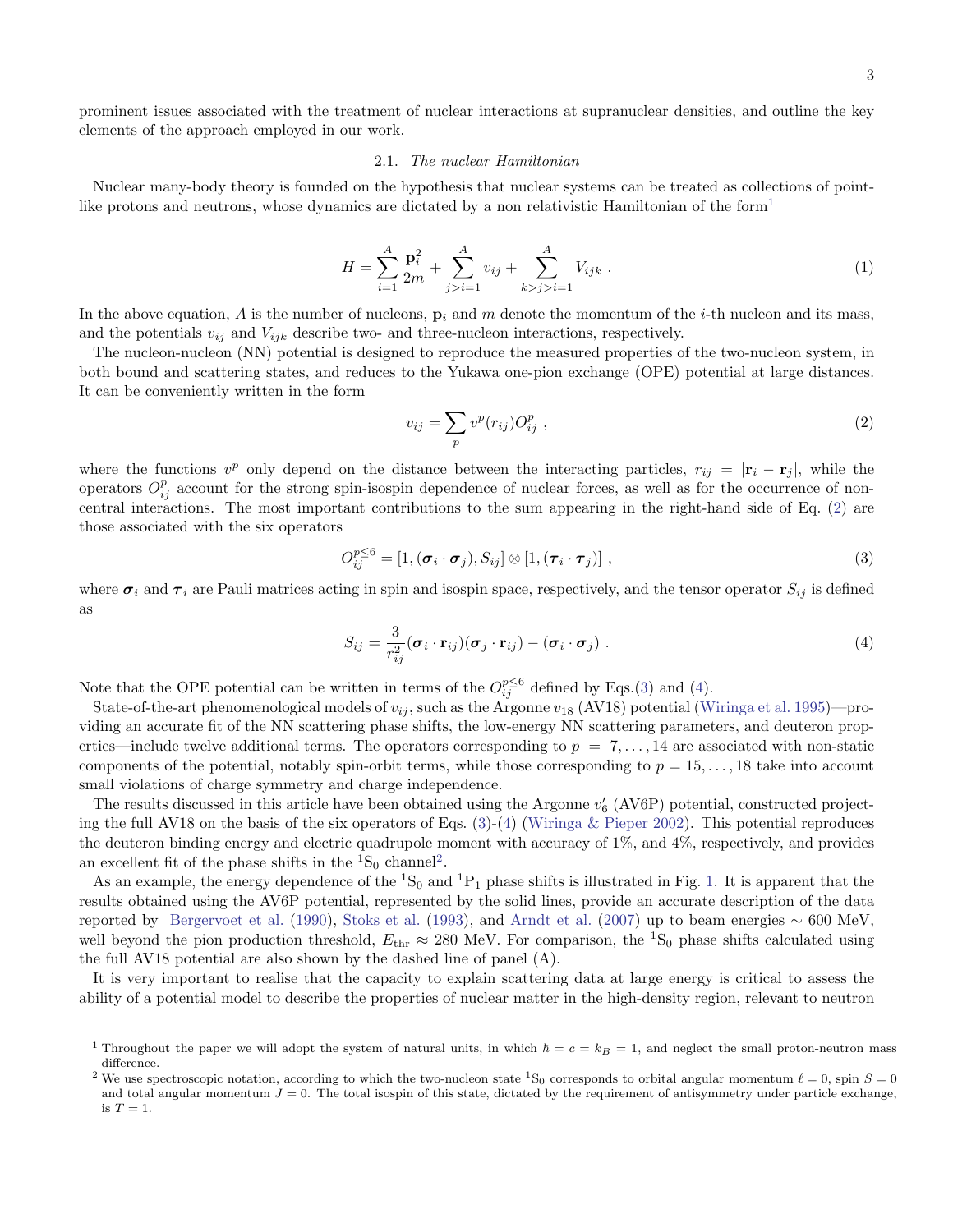

<span id="page-3-0"></span>**Figure 1.** Proton-neutron scattering phase shifts in the  ${}^{1}S_{0}$  (A) and  ${}^{1}P_{1}$  (B) channels, plotted as a function of the kinetic energy of the beam particle in the laboratory frame (bottom axes). The corresponding densities of pure neutron matter—in units of the equilibrium density of isospin-symmetric matter,  $\varrho_0 = 0.16 \text{ fm}^{-3}$ —are given in the top axes. The results obtained using the AV6P potential are represented by the solid lines. For comparison, the  ${}^{1}S_{0}$  phase shifts calculated using the full AV18 potential are also shown by the dashed line of panel (A). The data is taken from [Bergervoet et al.](#page-18-23) [\(1990\)](#page-18-23), (circles) [Stoks et al.](#page-19-8) [\(1993\)](#page-19-8) (circles), and [Arndt et al.](#page-18-24) [\(2007\)](#page-18-24)(squares).

star physics. To see this, consider a scattering process involving two nucleons embedded in the nuclear medium at baryon number density  $\varrho_B$ . Owing to Pauli's exclusion principle, in the strongly degenerate regime typical of neutron stars collisions predominantly involve particles with energies close to the Fermi energy,  $E_F$ . As a consequence, a relation can easily be established between the kinetic energy of the beam particle in the laboratory frame,  $E_{\rm lab}$ , and the Fermi energy, which in turn is simply related to the density. In the case of head-on collisions, the resulting expression reads

$$
E_{\rm lab} = 4E_F = \frac{2}{m} \left( \frac{6\pi^2}{\nu} \rho_B \right)^{2/3} \,, \tag{5}
$$

where the degeneracy of the momentum eigenstates,  $\nu$ , equals to 2 and 4 in pure neutron matter (PNM) and isospin-symmetric matter (SNM), respectively. The densities of PNM corresponding to beam energies in the range  $0 \le E_{\text{lab}} \le 630 \text{ MeV}$ , expressed in units of the equilibrium density of SNM,  $\varrho_0 = 0.16 \text{ fm}^{-3}$ , are given in the top axes of Fig. [1.](#page-3-0)

Three-body forces are long known to be required to model the interactions of extended composite bodies, such as protons and neutrons, without considering their internal structure explicitly (see, e.g., [Friar](#page-18-25) [1986\)](#page-18-25). In nuclear manybody theory, the inclusion of *irreducible* three-nucleon (NNN) forces, described by the potential  $V_{ijk}$ , is needed to explain both the observed binding energies of the three-nucleon systems and saturation—that is, the occurrence of a minimum of the energy per particle at non-vanishing density  $\varrho_0$ —of SNM.

The nature of NNN interactions has been first highlighted in the seminal paper of [Fujita & Miyazawa](#page-18-26) [\(1957\)](#page-18-26). These authors argued that the most prominent mechanism is the two-pion exchange process, in which one of the nucleons participating in a NN interaction is excited to a  $\Delta$  resonance, that then decays in the aftermath of the interaction with a third nucleon. Commonly used phenomenological models of the NNN force, such as the Urbana IX (UIX) potential adopted in this work [\(Pudliner et al.](#page-19-9) [1995\)](#page-19-9), are written in the form

$$
V_{ijk} = V_{ijk}^{2\pi} + V_{ijk}^R \t\t(6)
$$

where  $V_{ijk}^{2\pi}$  is the attractive Fujita-Miyazawa term, while  $V_{ijk}^{N}$  is a purely phenomenological repulsive term.

Like most phenomenological potentials, the UIX model involves two parameters. The strength of the two-pion exchange contribution,  $V_{ijk}^{2\pi}$ , is fixed in such a way as to reproduce the observed ground-state energies of <sup>3</sup>He and <sup>4</sup>He, while that of the isoscalar repulsive contribution,  $V_{ijk}^R$ , is adjusted to obtain the saturation density of SNM inferred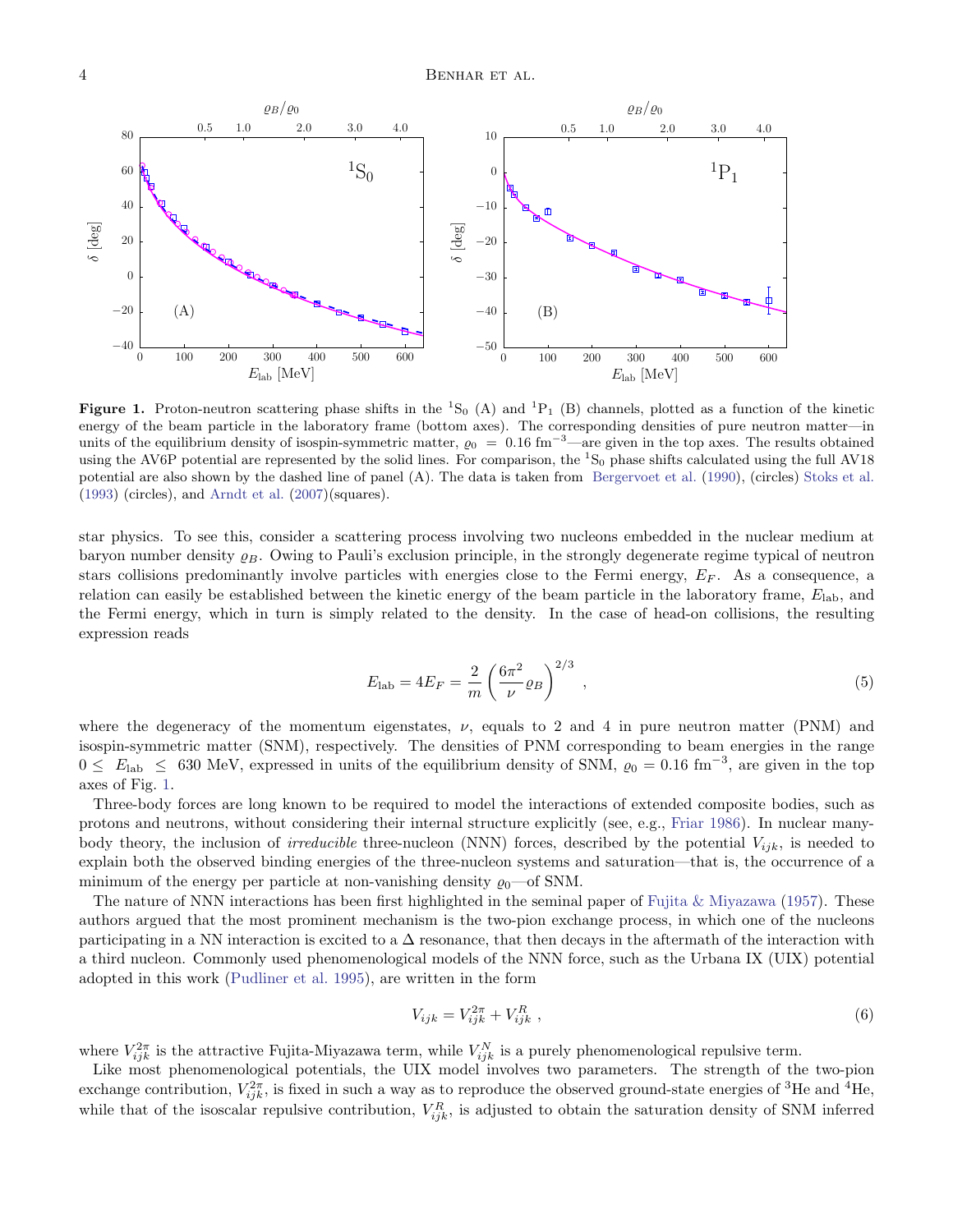from extrapolation of nuclear data. It is remarkable, however, that saturation of SNM at density  $\varrho_B \sim \varrho_0$  is also predicted by a potential tuned only to reproduce the properties of the few-nucleon systems [\(Coon & Ha](#page-18-27) [2001;](#page-18-27) [Lovato](#page-18-28) [et al.](#page-18-28) [2012\)](#page-18-28).

Nuclear Hamiltonians constructed combining the AV18 NN potential and a phenomenological NNN potential, such as the UIX model, have been shown to possess a remarkable predictive power. The results of Quantum Monte Carlo (QMC) calculations, extensively reviewed by [Carlson et al.](#page-18-29) [\(2015\)](#page-18-29), reproduce the measured energies of the ground and low-lying excited states of nuclei with mass number  $A \leq 12$  to few percent accuracy. The results reported in the present work have been obtained using the AV6P+UIX Hamiltonian.

Over the past two decades, a great deal of effort has been devoted to the derivation of nuclear potentials within the framework of  $\chi$ EFT (see, e.g., [Epelbaum et al.](#page-18-30) [2009;](#page-18-30) [Machleidt & Entem](#page-19-10) [2011,](#page-19-10) and references therein). This formalism, originally proposed by [Weinberg](#page-19-11) [\(1990\)](#page-19-11), is based on the use of effective Lagrangians involving pions and low-momentum nucleons, constrained by the broken chiral symmetry of strong interactions.

The approach based on  $\chi$ EFT provides an elegant and systematic scheme, in which the nuclear interaction is expanded in powers of a small parameter, e.g. the ratio between the pion mass or the typical nucleon momentum and the scale of chiral symmetry breaking,  $\Lambda_{\chi} \sim 0.8 - 1$  GeV. In addition, it allows to obtain two-, three-, and many-nucleon potentials in a fully consistent fashion. Local coordinate-space representations of potentials derived from χEFT, suitable to carry out nuclear matter calculations using advanced many-body techniques, have been first derived by [Gezerlis et al.](#page-18-31) [\(2013,](#page-18-31) [2014\)](#page-18-32). More general coordinate-space potential models, in which the appearance of  $\Delta$  resonances in intermediate states is explicitly taken into account, have been developed by [Piarulli et al.](#page-19-12) [\(2015\)](#page-19-12).

In principle, nuclear Hamiltonians obtained from  $\chi$ EFT may be used to carry out calculations of nuclear matter properties relevant to neutron stars. However, it has to be kept in mind that, being based on a low-momentum expansion,  $\chi$ EFT is inherently limited to the description of matter at densities  $\lesssim 2\varrho_0$ . This problem clearly emerges from the phase-shift analysis of [Gezerlis et al.](#page-18-31) [\(2013\)](#page-18-31), showing that their next-to-next-to-leading order  $(N^2LO)$  potential only describes the data at  $E_{\text{lab}} \lesssim 150 \text{ MeV}.$ 

The potentials of [Piarulli et al.](#page-19-12) [\(2015\)](#page-19-12) have been obtained by fitting NN scattering data up to  $E_{\rm lab} = 125$  or 200 MeV, and splitting the strong interaction component into short- and long-range contributions involving different coordinatespace cutoffs,  $R_L$  and  $R_T$ . The results of this analysis show that a suitable combination of  $R_L$  and  $R_T$  allows to obtain a description of scattering data comparable to that provided by the AV18 potential. It should be pointed out, however, that this procedure, while being fully justified on phenomenological grounds, involves a departure from the original formulation of the approach based on  $\chi$ EFT.

### 2.2. Renormalisation in coordinate space: the CBF effective interaction

<span id="page-4-0"></span>The observation that the central density of atomic nuclei obtained from elastic electron-nucleus scattering data [\(Frois](#page-18-33) [& Papanicolas](#page-18-33) [1987\)](#page-18-33) becomes largely A-independent for  $A \gtrsim 12$ , its value being ∼  $\varrho_0$ , indicates that NN forces are strongly repulsive at short distance. This feature has been qualitatively confirmed by the results of pioneering lattice calculations based on the fundamental theory of strong interactions: Quantum Chromo-Dynamics, or QCD [\(Ishii et al.](#page-18-34) [2007\)](#page-18-34).

Owing to the presence of the repulsive core, the matrix elements of the NN potential between eigenstates of the non interacting system are large, and standard many-body perturbation theory cannot be used to carry out calculations of nuclear properties.

A time-honored theoretical approach to overcome the above problem—known as G-matrix perturbation theory—is based on the replacement of the bare NN potential with a well-behaved operator describing NN scattering in the nuclear medium. The lowest order approximation of the resulting expansion has been extensively employed in early studies of cold nuclear matter (see, e.g., [Day](#page-18-35) [1967;](#page-18-35) [Bethe](#page-18-36) [1971\)](#page-18-36). More recent developments, allowing the inclusion of higher order terms and the treatment of matter at finite temperature, are thoroughly reviewed in the volume edited by M. [Baldo](#page-18-11) [\(1990\)](#page-18-11).

An alternative scheme to determine effective interactions suitable to carry out perturbative calculations—founded on the CBF formalism and the cluster expansion technique (see [Clark](#page-18-12) [1979;](#page-18-12) [Fantoni & Fabrocini](#page-18-37) [1998,](#page-18-37) and references therein)—has been proposed in the early 2000s by [Cowell & Pandharipande](#page-18-38) [\(2003,](#page-18-38) [2004\)](#page-18-39), and further developed by [Benhar & Valli](#page-18-3) [\(2007\)](#page-18-3), [Lovato et al.](#page-19-1) [\(2013,](#page-19-1) [2014\)](#page-19-2), and [Benhar & Lovato](#page-18-22) [\(2017\)](#page-18-22).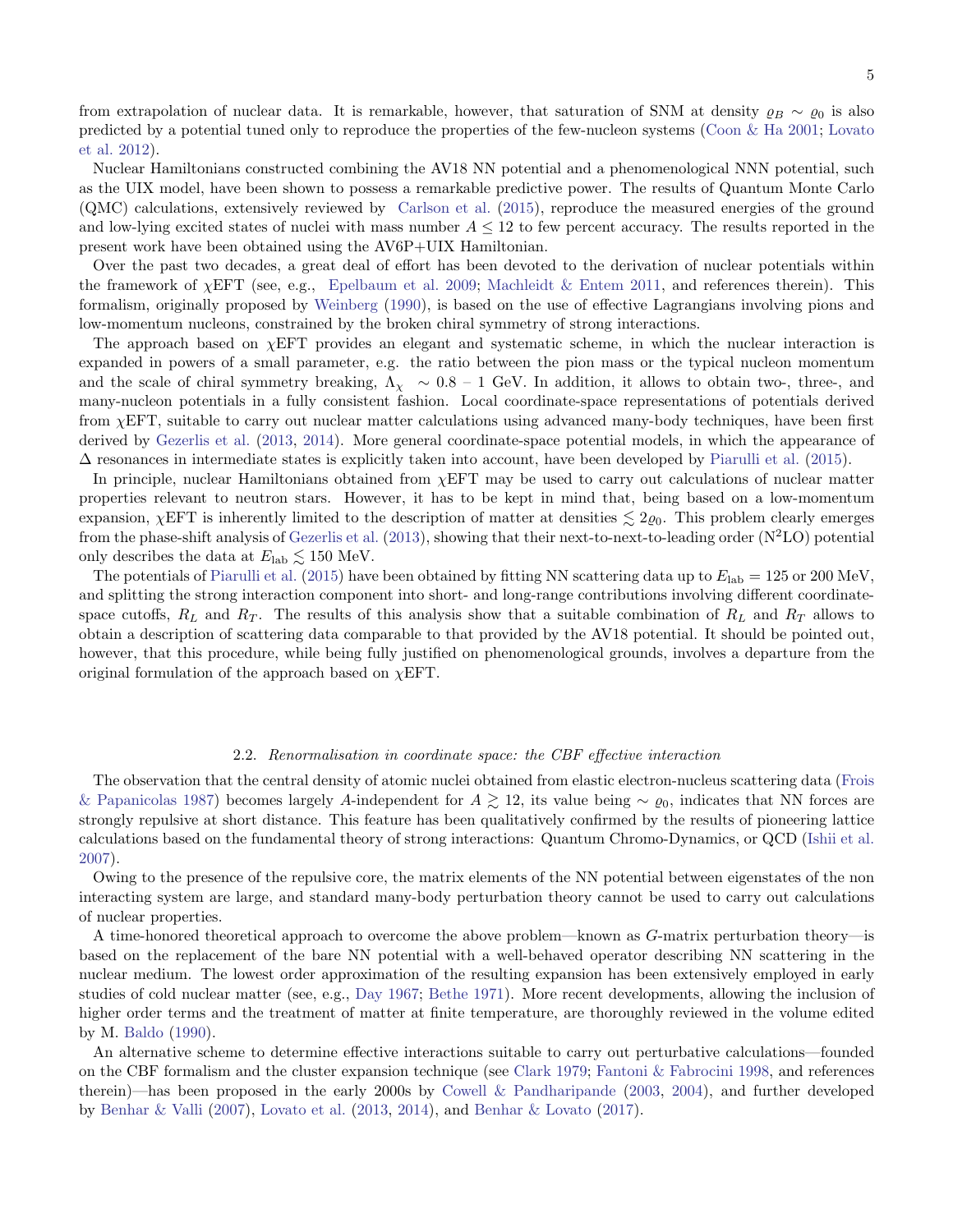The CBF effective interaction, that can be written in the form

<span id="page-5-1"></span>
$$
v_{ij}^{\text{eff}} = \sum_{p=1}^{6} v^{\text{eff},p}(r_{ij}) O_{ij}^p , \qquad (7)
$$

with the  $O_{ij}^p$  given by Eqs.[\(3\)](#page-2-2) and [\(4\)](#page-2-3), is *defined* by the equation

$$
\langle H \rangle = \langle \Psi_0 | H | \Psi_0 \rangle = T_F + \langle \Phi_0 | \sum_{i < j} v_{ij}^{\text{eff}} | \Phi_0 \rangle \tag{8}
$$

Here,  $|\Phi_0\rangle$  and  $T_F$  denote the ground state of the non interacting Fermi gas at density  $\rho_B$  and the corresponding energy, respectively, while H is the nuclear Hamiltonian of Eq. [\(1\)](#page-2-5). The *correlated* ground state,  $|\Psi_0\rangle$ , is obtained from the corresponding Fermi gas state  $|\Phi_0\rangle$  through the transformation

$$
|\Psi_0\rangle \equiv \frac{F|\Phi_0\rangle}{\langle \Phi_0|F^\dagger F|\Phi_0\rangle^{1/2}} \,, \tag{9}
$$

where the operator  $F$  is a product of two-body correlation operators, whose structure is chosen in such a way as to reflect the complexity of NN interactions. The resulting expression, to be compared to Eq. [\(2\)](#page-2-1), reads

<span id="page-5-0"></span>
$$
F \equiv \mathcal{S} \prod_{i < j} F_{ij} \tag{10}
$$

<span id="page-5-2"></span>with

$$
F_{ij} = \sum_{p=1}^{6} f^p(r_{ij}) O_{ij}^p , \qquad (11)
$$

where the  $f^p$  are NN correlation functions, to be discussed below. Note that the inclusion of the operator  $S$ , appearing in the right-hand side of Eq. [\(10\)](#page-5-0), is needed to symmetrise the product under particle exchange, because, in general,  $[O_{ij}^p, O_{jk}^p] \neq 0.$ 

The determination of the effective interaction from Eq. [\(8\)](#page-5-1) is based on the cluster expansion of the left-hand side, leading to

$$
\langle H \rangle = T_F + \sum_{n} (\Delta E)_n = T_F + \langle \Phi_0 | \sum_{i < j} v_{ij}^{\text{eff}} | \Phi_0 \rangle \tag{12}
$$

where  $(\Delta E)_n$  denotes the contribution to the Hamiltonian expectation value arising from *n*-nucleon clusters. In order to explicitly take into account three-nucleon forces, the effective interaction employed in this work has been derived including terms with  $n = 2$  and 3.

The radial dependence of the correlation functions is obtained solving a set of Euler-Lagrange equations derived from functional minimisation of the two-body cluster approximation to  $\langle H \rangle$  [\(Pandharipande & Wiringa](#page-19-13) [1979\)](#page-19-13). The range of the  $f^p(r_{ij})$  is fixed in such a way as to simultaneously reproduce the ground-state energies of PNM and SNM obtained from highly accurate many-body calculations, carried out using the Auxiliary-Field-Diffusion-Monte-Carlo (AFDMC) technique or the variational approach referred to as Fermi-Hyper-Netted-Chain/Single-Operator-Chain (FHNC/SOC) [\(Benhar & Lovato](#page-18-22) [2017\)](#page-18-22).

Note that the CBF effective interaction depends on density through both dynamical correlations, described by the operator  $F_{ij}$ , and statistical correlations, arising from the antisymmetric nature of the state  $|\Phi_0\rangle$ . The radial dependence of  $v^{\text{eff}}$  in the  $S = 0$  and  $T = 1$  channel at baryon density  $\varrho_B = 0.04, 0.32$  and  $0.48 \text{ fm}^{-3}$  is displayed in Fig. [2.](#page-6-0)

The short-distance behaviour of the  $f^p$ —shaped by the strongly repulsive core of the NN potential—brings about a strong suppression of the probability of finding two nucleons at relative distance  $r \lesssim 1$  fm. To see this, consider a nucleon pair in the state of total spin and isospin  $S = 0$  and  $T = 1$ , angular momentum  $\ell = 0$  and momentum k, embedded in in nuclear matter at equilibrium density. Its relative motion is described by the wave function

<span id="page-5-3"></span>
$$
\psi(r) = f_{10}(r) \frac{\sin kr}{kr} , \qquad (13)
$$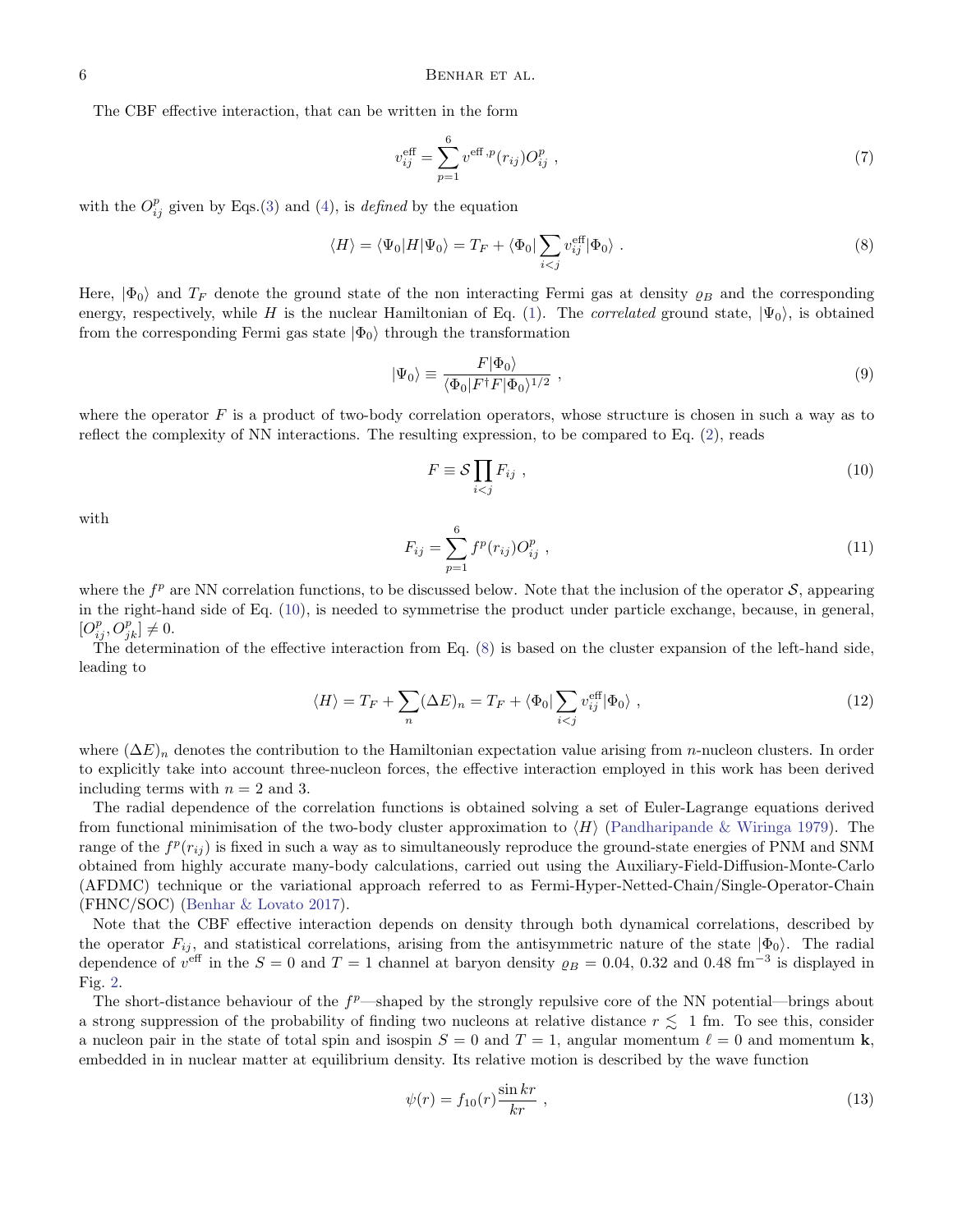

<span id="page-6-0"></span>Figure 2. Radial dependence of the CBF effective potential in the  $S = 0$ ,  $T = 1$  channel. The solid, dashed, and dot-dash lines correspond to baryon density  $\varrho_B = 0.04, 0.32$  and 0.48 fm<sup>-3</sup>. For comparison, the thick solid line shows the bare AV6P potential.

where the spin-isospin projected correlation function  $f_{10}$  is a linear combination of the  $f^p$  of Eq. [\(11\)](#page-5-2) with  $p \leq 4$ . The radial dependence of the NN potential and the correlation function  $f_{10}$  is displayed in panel (A) of of Fig. [3,](#page-6-1) while panel (B) shows a comparison between the probability associated with the wave function of Eq. [\(13\)](#page-5-3),  $r^2|\psi(r)|^2$ , and the corresponding quantity in the absence of correlations.



<span id="page-6-1"></span>Figure 3. (A): radial dependence of the AV6P potential in the  $S = 0$ ,  $T = 1$  channel (solid line, left axis) and of the corresponding correlation function (dot-dash line, right axis). (B): radial probability associated with the wave function of a correlated pairs in  ${}^{1}S_{0}$  state embedded in nuclear matter at equilibrium density (solid line). The dashed line represents the same quantity in the absence of correlations. The probabilities are given in arbitrary units, and the momentum appearing in Eq. [\(13\)](#page-5-3) is set to  $k = \sqrt{3/5} k_F$ .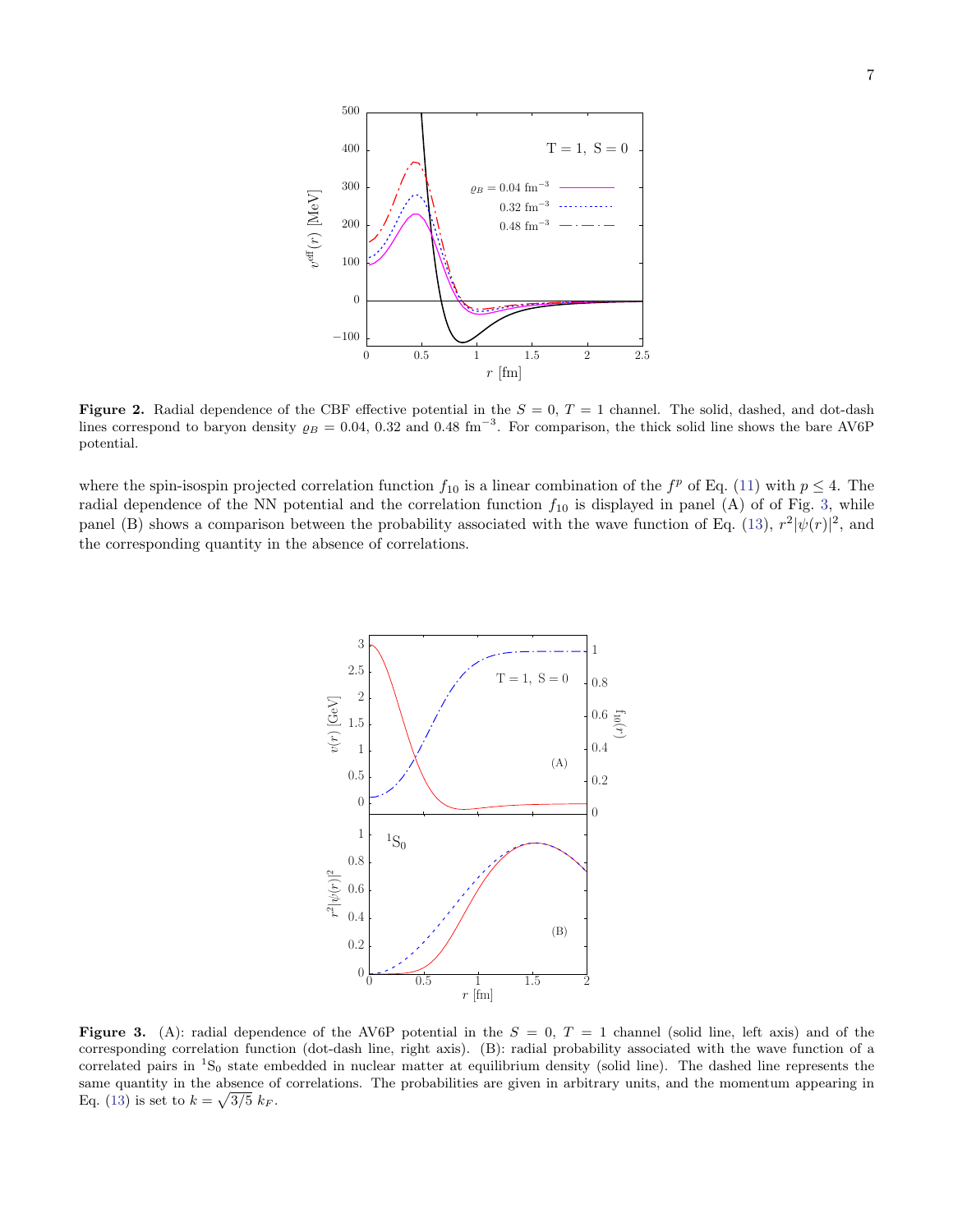## 8 BENHAR ET AL.

A great deal of effort has been also devoted to the derivation of soft effective interactions—suitable to carry out perturbative calculations of nuclear matter in the Fermi gas basis—from renormalisation-group (RG) evolution of potentials obtained within  $\chi$ EFT (see, e.g., [Bogner et al.](#page-18-40) [2010;](#page-18-40) [Furnstahl](#page-18-41) [2012\)](#page-18-41). It has to be emphasised that the RG approach is conceptually equivalent to the one based on the CBF formalism. Within the RG scheme, screening of the repulsive core of the NN interaction is obtained by integrating out high-momentum components, and the evolution is driven by the value of the momentum cutoff. Using the CBF formalism, on the other hand, the same effect is realised in coordinate space through the action of the correlation functions, as illustrated in Fig. [3,](#page-6-1) and evolution is driven by nuclear matter density, determining the average distance between matter constituents. However, it has to be kept in mind that—in view of the limitations discussed in Section [2.1—](#page-2-6)the RG approach, being based on potentials derived from  $\chi$ EFT, is expected to be applicable in a narrow density region.

# 3. FINITE-TEMPERATURE PERTURBATION THEORY

<span id="page-7-0"></span>The basic assumption underlying our treatment of nuclear matter at  $T \neq 0$  is that at low-to-moderate temperatures—typically  $T \ll m_{\pi}$ ,  $m_{\pi} \approx 140$  MeV being the pion mass—nuclear dynamics, described by the potentials appearing in the Hamiltonian of Eq. [\(1\)](#page-2-5), is largely unaffected by thermal effects. In principle, the CBF effective interaction involves an additional temperature dependence associated with the correlation functions, since the Fermi distribution appears in the Euler-Lagrange equations determining their shape. However, the results of detailed numerical calculations have shown that thermal modifications of the  $f^p$  of Eq. [\(11\)](#page-5-2) turn out to be negligibly small up to  $T \sim 50$  MeV [\(Valli](#page-19-14) [2007\)](#page-19-14). The results reported in this article have been obtained using the zero-temperature effective interaction, involving correlation functions computed at  $T = 0$ .

#### 3.1. Thermodynamics

<span id="page-7-5"></span>All thermodynamic functions of a system in thermal equilibrium at temperature  $T$  can be derived from the grand canonical potential, defined as

$$
\Omega = -\frac{1}{\beta} \ln Z \tag{14}
$$

where  $\beta = 1/T$ . In the case of a one-component system, the partition function, Z, is given by

<span id="page-7-4"></span><span id="page-7-2"></span>
$$
Z = \text{Tr } \Phi , \qquad (15)
$$

with

$$
\Phi = e^{-\beta (H - \mu N)} \tag{16}
$$

In the above equation,  $\mu$  is the chemical potential, while H and N denote the Hamiltonian and the particle number operator, respectively<sup>[3](#page-7-1)</sup>.

The basis for the derivation of finite-temperature perturbation theory is provided by the Bloch equation (see, e.g., [Thouless](#page-19-15) [1961\)](#page-19-15)

$$
-\frac{\partial \Phi}{\partial \beta} = (H - \mu N)\Phi , \qquad (17)
$$

to be solved with the boundary condition  $\Phi(0) = 1$ .

The perturbative expansion of the grand canonical partition function is easily obtained exploiting the formal similarity between Eq.  $(17)$  and the time-dependent Schrödinger equation of quantum mechanics, and rewriting the Hamiltonian in the form

<span id="page-7-3"></span>
$$
H = H_0 + H_I. \tag{18}
$$

Substitution of Eq. [\(18\)](#page-7-3) into the right-hand side of the Bloch equation, leading to

$$
-\frac{\partial \Phi}{\partial \beta} = [(H_0 - \mu N) + H_I] \Phi
$$
  
=  $(H'_0 + H_I) \Phi$ , (19)

<span id="page-7-1"></span> $3$  For simplicity, here we discuss the case of a one-component system, such as unpolarised PNM. In a multi-component system, such as β-stable matter, Eq. [\(16\)](#page-7-4) takes the form  $\Phi = \exp[-\beta(H - \sum_{\lambda} \mu_{\lambda} N_{\lambda})]$ , where the sum is extended to all particle species.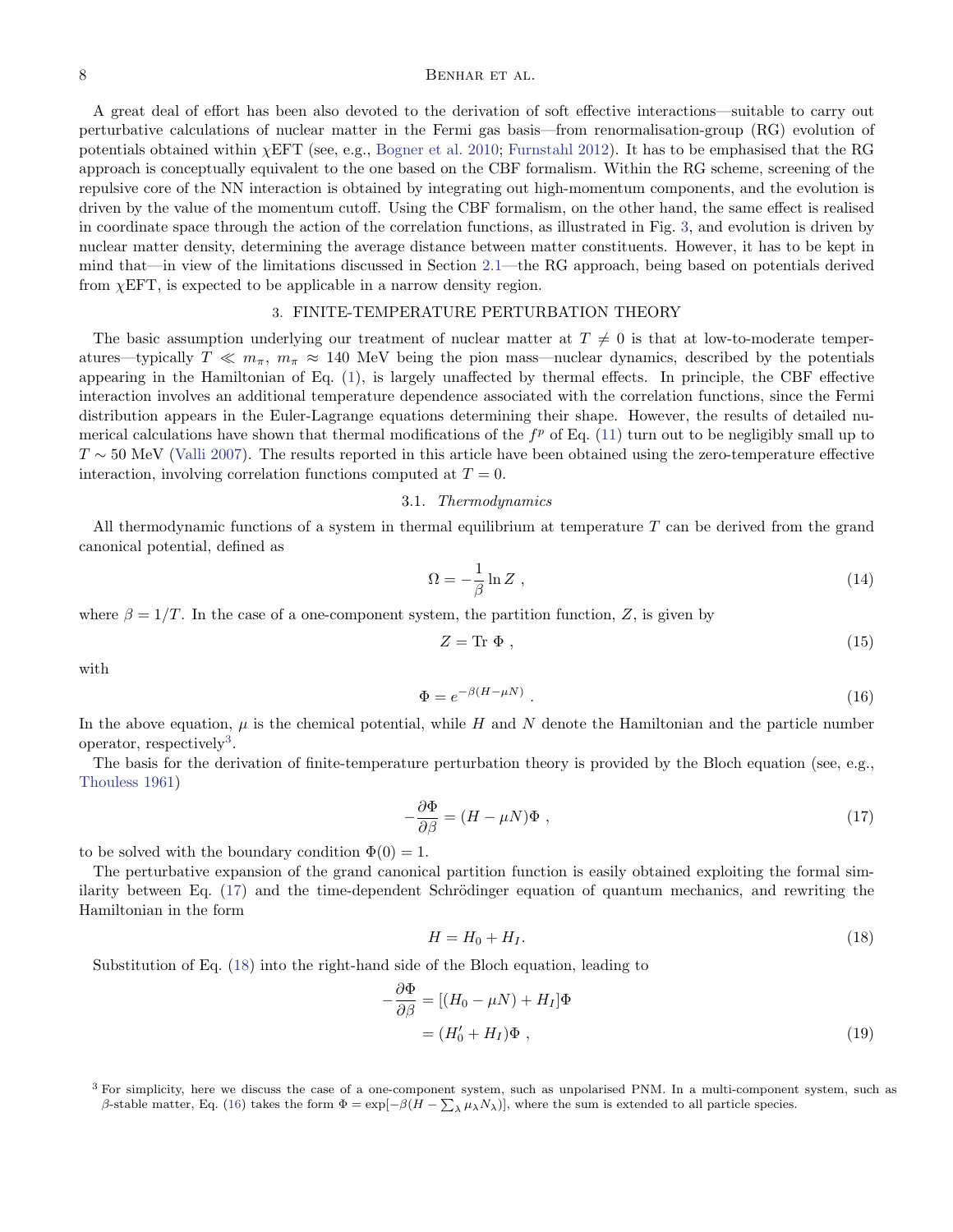shows that the formalism of time-dependent perturbation theory can be readily generalised by replacing  $t \to -i\beta$ , and using the operator  $H_0'$  to define the appropriate interaction picture.

The fundamental relation (see, e.g., [Landau & Lifshitz](#page-18-42) [1969\)](#page-18-42)

$$
\Omega = -PV = F - \mu N = E - TS - \mu N \tag{20}
$$

provides a link between the grand canonical potential, the pressure P, and the free energy  $F = E - TS$ , with E and S being the energy and entropy of the system, respectively. From Eq.  $(20)$  if follows that

$$
P = -\frac{\Omega}{V} \quad , \quad S = -\frac{\partial \Omega}{\partial T} \quad , \quad N = -\frac{\partial \Omega}{\partial \mu} \ . \tag{21}
$$

In the following, we will discuss the application of the above results to a system described by the Hamiltonian [\(18\)](#page-7-3), with

<span id="page-8-2"></span><span id="page-8-1"></span><span id="page-8-0"></span>
$$
H_0 = \sum_k e_k a_k^{\dagger} a_k \tag{22}
$$

where, in general

$$
e_k = \frac{\mathbf{k}^2}{2m} + U_k = t_k + U_k \tag{23}
$$

and

$$
H_I = \sum_{k,k',q,q'} \langle k'q'|v|kq\rangle a_{k'}^\dagger a_{q'}^\dagger a_q a_k - \sum_k U_k a_k^\dagger a_k . \tag{24}
$$

Here, the label  $k$  specifies both the particle momentum and the discrete quantum numbers corresponding to oneparticle states,  $a_k^{\dagger}$  and  $a_k$  denote creation and annihilation operators, respectively, and v is the potential describing interparticle interactions. The single-particle potential  $U_k$ , which in principle does not affect the results of calculations of physical quantities, is chosen in such a way as to improve the convergence of the perturbative expansion, or to fulfill specific conditions (see, e.g., [Baldo](#page-18-11) [1990\)](#page-18-11) .

Note that, through the use of the CBF effective interaction discussed in Section [2.2,](#page-4-0) the formalism based on the Hamiltonian defined by Eqs. [\(18\)](#page-7-3) and [\(22\)](#page-8-1)-[\(24\)](#page-8-2) allows to take into account two- and three-nucleon interactions in a consistent fashion.

It has to be pointed out that, according to Eq. [\(20\)](#page-8-0), the pressure can be written in the form

<span id="page-8-5"></span>
$$
P = \varrho_B \left( \mu - \frac{F}{N} \right) \,, \tag{25}
$$

with  $\rho_B = N/V$ , implying that at equilibrium, that is, for  $P = 0$ ,  $\mu = F/N$ . This result can be seen as the generalisation of the Hugenholtz-Van Hove theorem [\(Hugenholtz & Van Hove](#page-18-43) [1958\)](#page-18-43) to the case of non vanishing temperature.

### 3.2. Perturbation Theory

<span id="page-8-6"></span>At first order in  $H_I$ , the grand canonical potential is given by (see, e.g., [Lejeune et al.](#page-18-44) [1986\)](#page-18-44)

<span id="page-8-4"></span><span id="page-8-3"></span>
$$
\Omega = \Omega_0 + \Omega_1 \tag{26}
$$

with

$$
\Omega_0 = -\frac{1}{\beta} \sum_{k} \ln \left\{ 1 + e^{-\left[\beta (e_k - \mu)\right]} \right\},\tag{27}
$$

$$
\Omega_1 = \frac{1}{2} \sum_{kk'} \langle kk'|v|kk'\rangle_A n_k n_{k'} - \sum_k U_k n_k , \qquad (28)
$$

where  $|kk'\rangle_A = |kk'\rangle - |k'k\rangle$  denotes an antisymmetrised two-particle state, and  $n_k$  is the Fermi distribution, given by

$$
n_k = \left[1 + e^{\beta(e_k - \mu)}\right]^{-1} \,. \tag{29}
$$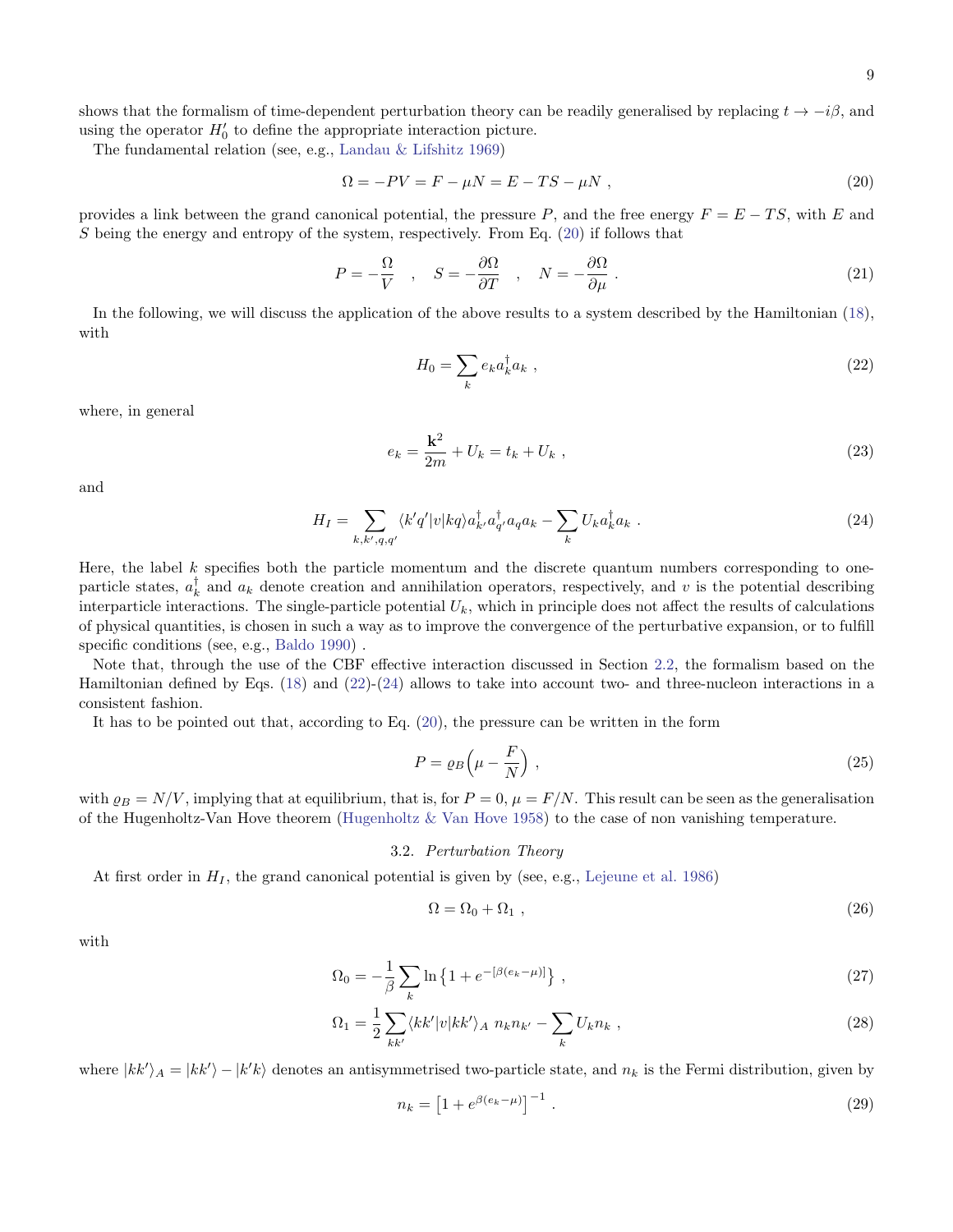From Eqs.[\(27\)](#page-8-3) and [\(28\)](#page-8-4) it follows that the free energy per particle

$$
\frac{F}{N} = \frac{1}{N}(\Omega_0 + \Omega_1) + \mu \tag{30}
$$

can be cast in the form

$$
\frac{F}{N} = \frac{1}{N} \Big\{ \sum_{k} t_k n_k + \frac{1}{2} \sum_{k,k'} \langle k k' | v | k k' \rangle_A n_k n_{k'} + \frac{1}{\beta} \sum_{k} \left[ n_k \ln n_k + (1 - n_k) \ln(1 - n_k) \right] + \mu \Big( 1 - \frac{1}{N} \sum_{k} n_k \Big) \Big\} .
$$

In principle, for any assigned values of temperature and chemical potential, the above equations provide a scheme for the determination of the equation of state of nuclear matter at finite temperature,  $P = P(\mu, T)$ . In view of the fact that baryon number is conserved by all known interactions, however, in nuclear matter it is convenient to use baryon density as an independent variable, and determine the chemical potential from the relation

$$
\varrho_B = -\frac{1}{V} \frac{\partial}{\partial \mu} (\Omega_0 + \Omega_1) \tag{31}
$$

In the  $T \to 0$  limit

$$
n_k \to \theta(\mu - e_k) \quad , \quad \frac{\partial n_k}{\partial \mu} \to \delta(e_k - \mu) \quad , \tag{32}
$$

and the chemical potential is given by  $\mu = e_{k_F}$ , with the Fermi momentum being defined as  $k_F = (6\pi^2 \varrho_B/\nu)^{1/3}$ .

For  $T \neq 0$  and density-dependent potentials, thermodynamic consistency is not trivially achieved in perturbative calculations. A clear manifestation of this difficulty is the mismatch between the value of pressure obtained from Eq. [\(25\)](#page-8-5) and the one resulting from the alternative—although in principle equivalent—thermodynamic expression

$$
P = -\frac{\partial F}{\partial V} = \rho_B^2 \frac{\partial}{\partial \varrho_B} \frac{F}{N} \,. \tag{33}
$$

A procedure fulfilling the requirement of thermodynamic consistency by construction can be derived from a variational approach, based on minimisation of the trial grand canonical potential [\(Heyer et al.](#page-18-45) [1988\)](#page-18-45)

$$
\widetilde{\Omega} = \sum_{k} t_k n_k + \frac{1}{2} \sum_{k,k'} \langle kk'|v|kk'\rangle_A n_k n_{k'} + \frac{1}{\beta} \sum_{k} \left[ n_k \ln n_k + (1 - n_k) \ln(1 - n_k) \right],
$$
\n(34)

with respect to the form of  $n_k$ . Note that the above expression—the use of which is fully legitimate in the variational context—can also be obtained in first order perturbation theory neglecting terms involving  $\partial\Omega_1/\partial T$  and  $\partial\Omega_1/\partial\mu$  [\(Leje](#page-18-44)[une et al.](#page-18-44) [1986\)](#page-18-44).

The condition

<span id="page-9-2"></span><span id="page-9-1"></span><span id="page-9-0"></span>
$$
\frac{\delta\Omega}{\delta n_k} = 0 \tag{35}
$$

turns out to be satisfied by the distribution function

$$
n_k = \left\{ 1 + e^{\beta \left[ (t_k + U_k + \delta e) - \mu \right]} \right\}^{-1},\tag{36}
$$

with

$$
U_k = \sum_{k'} \langle kk'|v|kk'\rangle_A n_{k'}, \qquad (37)
$$

and

$$
\delta e = \frac{1}{2} \sum_{k,k'} \langle kk' | \frac{\partial v}{\partial \varrho_B} | kk' \rangle_A n_k n_{k'} . \tag{38}
$$

Within this scheme, that reduces to the standard Hartee-Fock approximation in the case of density-independent potentials, all thermodynamic functions at given temperature and baryon density can be consistently obtained using the distribution  $n_k$  of Eq. [\(36\)](#page-9-0). Note, however, that, because both  $U_k$  and  $\delta e$  depend on  $n_k$ , see Eqs. [\(37\)](#page-9-1) and [\(38\)](#page-9-2), calculations must be carried out self-consistently, applying an iterative procedure.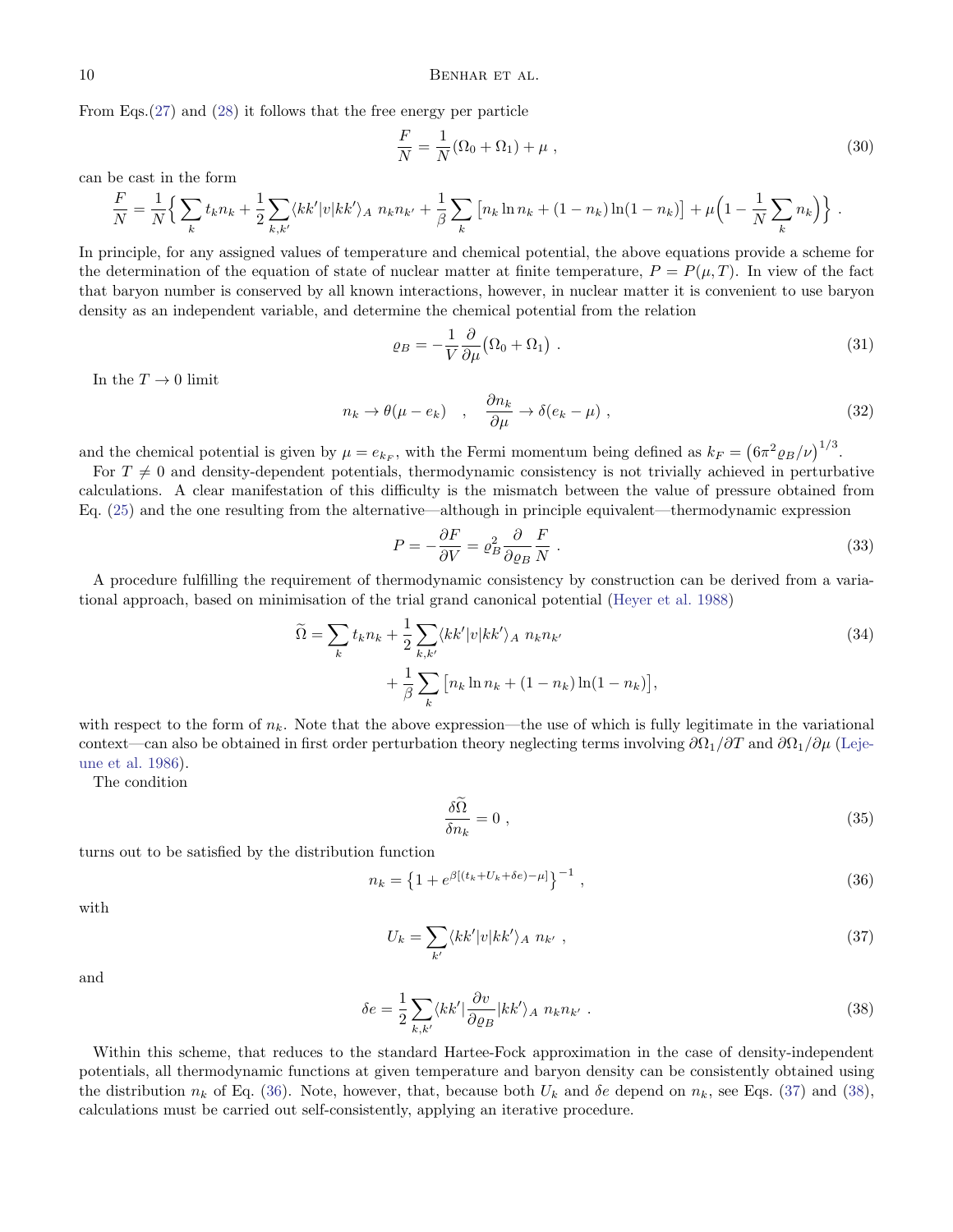<span id="page-10-0"></span>We will consider nuclear matter at fixed baryon density

$$
\varrho_B = \sum_{\lambda} \varrho_{\lambda} = \sum_{\lambda} x_{\lambda} \varrho_B , \qquad (39)
$$

where the index  $\lambda = 1, 2, 3, 4$  labels spin-up protons, spin-down protons, spin-up neutrons and spin-down neutrons, respectively, and the corresponding densities are denoted  $\varrho_{\lambda} = x_{\lambda} \varrho_{B}$ . Even though our formalism is completely general, in the following we will restrict ourselves to the case of unpolarised matter, in which  $x_1 = x_2$  and  $x_3 = x_4$ .

# 4.1. Free energy per nucleon and single particle spectrum

Following the procedure described in Sections [3.1](#page-7-5) and [3.2,](#page-8-6) the energy per nucleon at temperature T can be obtained from

$$
\frac{E}{N}(\rho_B, T) = \sum_{\lambda} x_{\lambda} \sum_{\mathbf{k}} \frac{\mathbf{k}^2}{2m} n_{\lambda}(k, T) + \frac{\rho_B}{2} \sum_{\lambda \lambda'} x_{\lambda} x_{\lambda'} \int d^3x \left[ V_{\lambda \lambda'}^D(\mathbf{x}) - V_{\lambda \lambda'}^E(\mathbf{x}) L_{\lambda}(x, T) L_{\lambda'}(x, T) \right] \ . \tag{40}
$$

In the above equation

<span id="page-10-1"></span>
$$
V_{\lambda\lambda'}^{D}(\mathbf{x}) = \sum_{p} v^{\text{eff},p}(x) \langle \lambda \lambda' | O_{12}^{p} | \lambda \lambda' \rangle , \qquad (41)
$$

$$
V_{\lambda\lambda'}^{E}(\mathbf{x}) = \sum_{p} v^{\text{eff},p}(x) \langle \lambda\lambda'|O_{12}^{p}|\lambda'\lambda\rangle , \qquad (42)
$$

with the functions  $v^{\text{eff},p}$  and the operators  $O^p$  defined in Eqs. [\(2\)](#page-2-1) and [\(3\)](#page-2-2), respectively, whereas  $|\lambda\lambda'\rangle$  denotes a two-nucleon state in spin-isospin space.

The temperature dependence of the interaction contributions is contained in the generalised Slater functions  $L_{\lambda}(x)$ , defined as

$$
L_{\lambda}(x,T) = \frac{1}{\rho_{\lambda}} \int \frac{d^3k}{(2\pi)^3} e^{i\mathbf{k}\cdot\mathbf{x}} n_{\lambda}(k,T) , \qquad (43)
$$

with the Fermi distribution given by

<span id="page-10-3"></span>
$$
n_{\lambda}(k,T) = \left\{ 1 + e^{(e_{k,\lambda} - \mu_{\lambda})/T} \right\}^{-1},\tag{44}
$$

where

$$
e_{k,\lambda} = \frac{\mathbf{k}^2}{2m} + \sum_{\lambda'} \varrho_{\lambda'} \int d^3x \left[ V_{\lambda\lambda'}^D(x) - V_{\lambda\lambda'}^D(x) j_0(kx) L_{\lambda'}(x, T) \right] + \sum_{\lambda\lambda'} \varrho_{\lambda} \varrho_{\lambda'} \int d^3x \left\{ \left[ \frac{\partial}{\partial \varrho_B} V_{\lambda\lambda'}^D(x) \right] - \left[ \frac{\partial}{\partial \varrho_B} V_{\lambda\lambda'}^E(x) \right] L_{\lambda}(x, T) L_{\lambda'}(x, T) \right\} ,
$$
(45)

and  $j_0(z) = \sin z/z$ .

In the  $T \to 0$  limit,  $\mu_{\lambda} = e_{k_{F_{\lambda}}}$ , with  $k_{F_{\lambda}} = (6\pi^2 \rho_{\lambda})^{1/3}$ , and  $L_{\lambda}(x)$  reduces to the ordinary Slater function  $\ell(k_{F_{\lambda}}x)$ , with  $\ell(z) = 3(\sin z - z \cos z)/z^3$ . At  $T \neq 0$ , however,  $E/N$  and  $e_{k,\lambda}$  must be computed self consistently, and the chemical potentials  $\mu_{\lambda}$  are determined by the conditions

<span id="page-10-4"></span><span id="page-10-2"></span>
$$
\int \frac{d^3k}{(2\pi)^3} n_\lambda(k,T) = \varrho_\lambda \ . \tag{46}
$$

The free energy per nucleon

$$
\frac{F}{N}(\rho_B, T) = \frac{1}{N} \left[ E(\rho_B, T) - TS(\rho_B, T) \right] \tag{47}
$$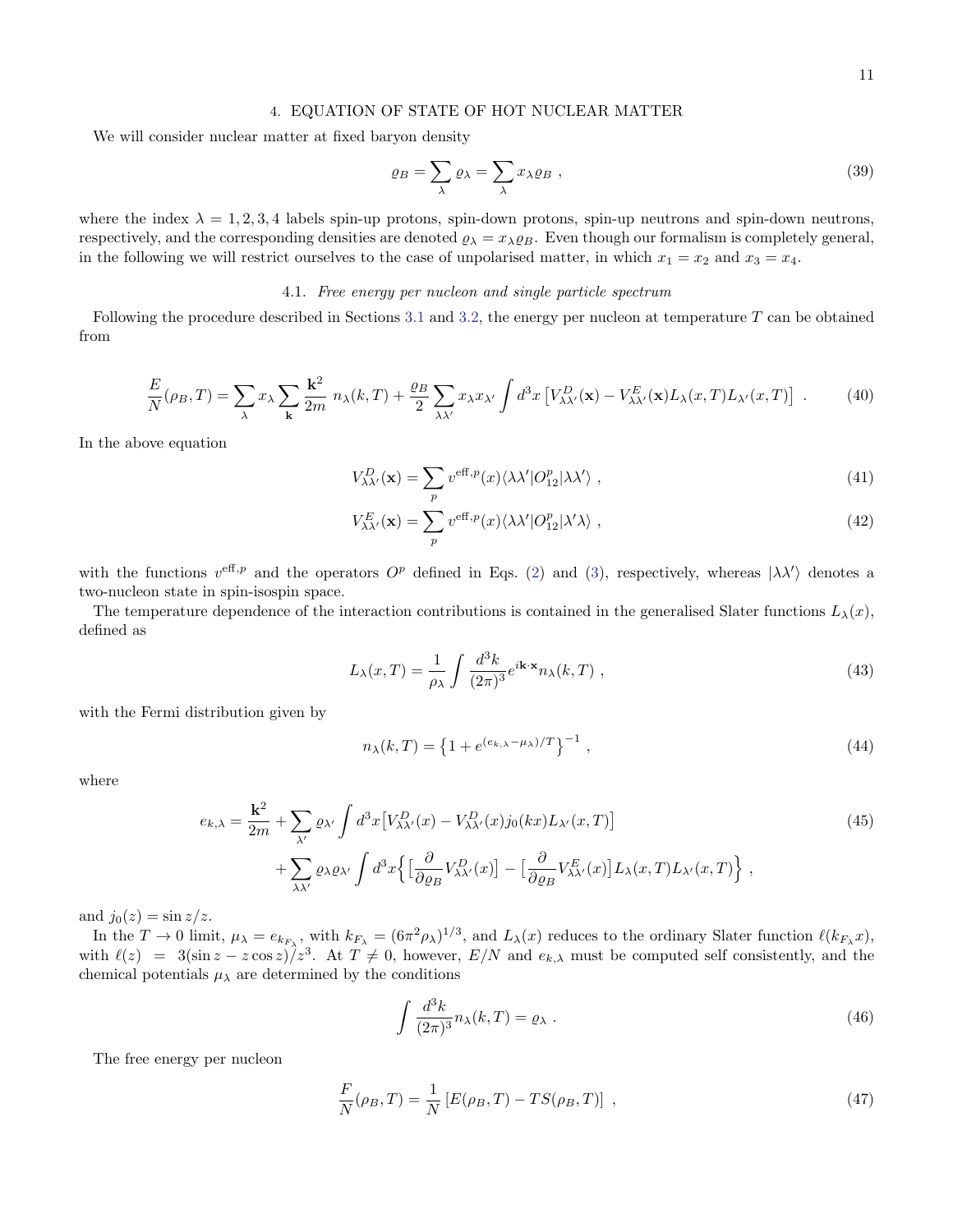

<span id="page-11-1"></span>Figure 4. Density and temperature dependence of the free energy per nucleon of SNM (A) and PNM (B), computed using Eqs. [\(40\)](#page-10-1), [\(47\)](#page-10-2), and [\(48\)](#page-11-0), with the CBF effective interaction described in Section [2.2.](#page-4-0)

is obtained combining the above results with the corresponding expression of the entropy per nucleon

$$
\frac{S}{N}(\rho_B, T) = -\frac{1}{\rho_B} \sum_{\lambda} \int \frac{d^3k}{(2\pi)^3} \{ n_\lambda(k, T) \ln n_\lambda(k, T) + [1 - n_\lambda(k, T)] \ln[1 - n_\lambda(k, T)] \} . \tag{48}
$$

Figure [4](#page-11-1) shows the density and temperature dependence of the free energy per nucleon of SNM and PNM, corresponding to proton fraction  $Y_p = x_1 + x_2 = 0.5$  and 0, respectively, obtained from the procedure described above using the CBF effective interaction.

The formalism employed in this work allows to carry out calculations of the properties of isospin-asymmetric matter for any values of the proton fraction  $Y_p$ . The smooth  $Y_p$ -dependence of the free energy per nucleon is illustrated in Fig. [5,](#page-12-0) showing results corresponding to  $Y_p = 0.05$  and 0.25.

The energy per nucleon of asymmetric matter at zero temperature is often derived from an expansion in powers of the neutron excess  $\delta = 1 - 2Y_p$ . The resulting expression

<span id="page-11-2"></span><span id="page-11-0"></span>
$$
\frac{E}{N}(\varrho_B, \delta) \approx \frac{E}{N}(\varrho_B, 0) + E_{\text{sym}}(\varrho_B) \delta^2 , \qquad (49)
$$

with the symmetry energy being given by  $E_{sym}(\rho_B) = [E(\rho_B, 1) - E(\rho_B, 0)]/N$ , has been shown to provide a remarkably accurate approximation to the results of calculations in which the dependence on  $Y_p$  is taken into account at microscopic level (see, e.g., [Benhar & Lovato](#page-18-22) [2017\)](#page-18-22). To test the validity of the generalisation of Eq. [\(49\)](#page-11-2) to finite tem-peratures—previously discussed by, e.g., [Camelio](#page-18-46) [\(2018\)](#page-18-46) and [Li et al.](#page-18-47) [\(2021\)](#page-18-47)—we have compared the  $Y_p$  dependence of the free energy per nucleon at different values of  $T$  to the predictions of the quadratic interpolation formula

$$
\frac{F}{N}(\varrho_B, T, \delta) = \frac{F}{N}(\varrho_B, T, 0) + F_{\text{sym}}(\varrho_B, T)\delta^2,
$$
\n(50)

with

$$
F_{\text{sym}}(\varrho_B, T) = \frac{1}{N} \left[ F(\varrho_B, T, 1) - F(\varrho_B, T, 0) \right] \tag{51}
$$

The results shown in Fig. [6,](#page-12-1) corresponding to a representative baryon density  $\rho_B = 0.32 \text{ fm}^{-1}$ , indicate that the excellent agreement observed at  $T = 0$  tends to slowly deteriorate as the temperature increases. However, at T as high as 50 MeV the deviations—which are vanishing by construction at  $Y_p = 0$  and 0.5—turn out to be still limited to ~ 20% at  $Y_p \gtrsim 0.1$ .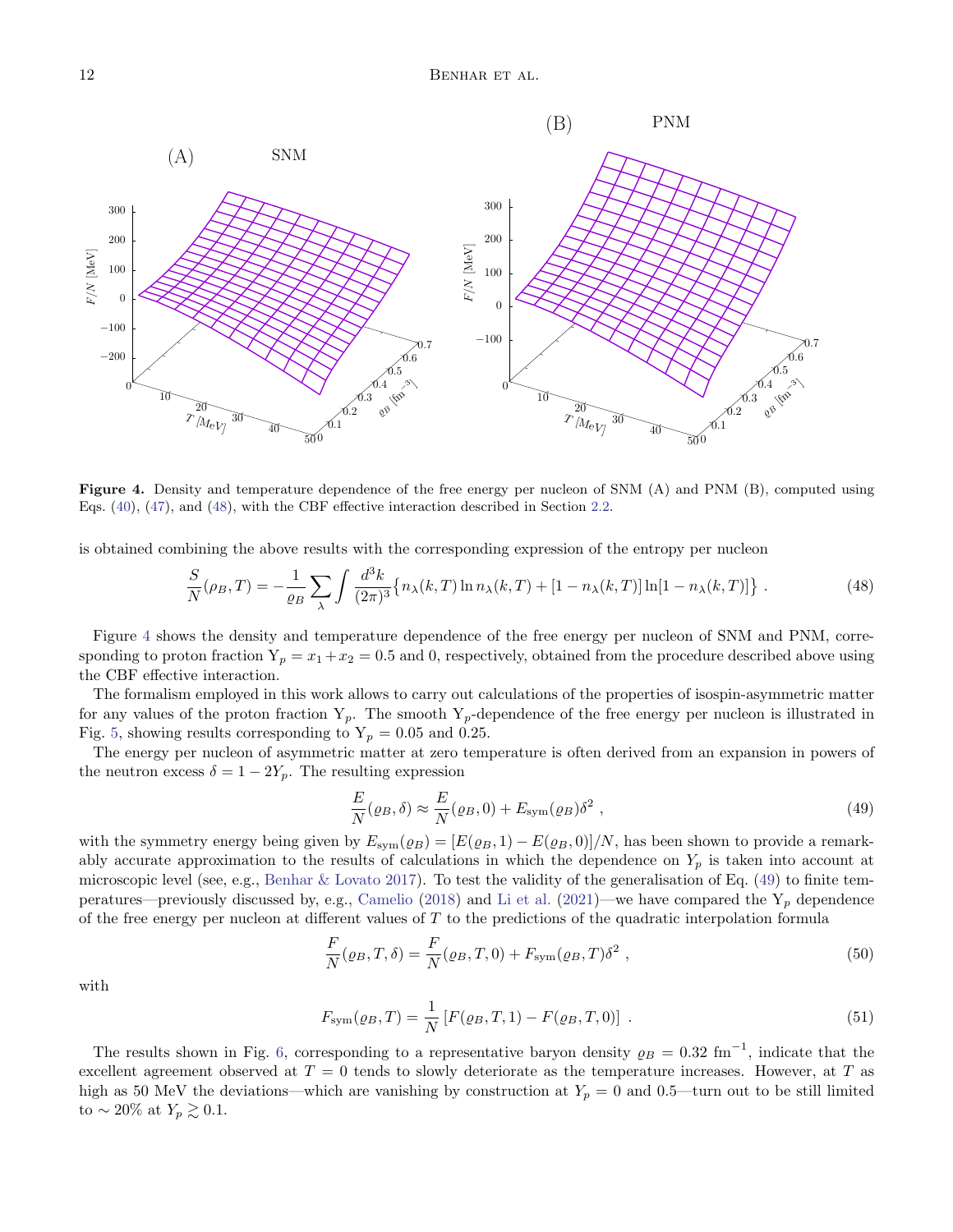

<span id="page-12-0"></span>Figure 5. Density and temperature dependence of the free energy per nucleon of of isospin-asymmetric matter with proton fraction  $Y_p = 0.05$  and 0.25, computed using Eqs. [\(40\)](#page-10-1), [\(47\)](#page-10-2), and [\(48\)](#page-11-0) with the CBF effective interaction described in Section [2.2.](#page-4-0)



<span id="page-12-1"></span>Figure 6. Free energy per nucleon of matter at baryon density  $\rho_B = 0.32 \text{ fm}^{-3}$ , plotted as a function of the proton fraction. The triangles have been obtained using Eqs. [\(40\)](#page-10-1), [\(47\)](#page-10-2), and [\(48\)](#page-11-0) with the CBF effective interaction described in Section [2.2,](#page-4-0) whereas the solid lines show the results of the quadratic approximation discussed in the text. The curves are labelled according to temperature, expressed in units of MeV.

### 4.2. Pressure and thermodynamic consistency

As pointed out in Sec. [3.2,](#page-8-6) in the case of density-dependent effective interactions thermodynamic consistency, expressed by the condition

<span id="page-12-2"></span>
$$
\varrho_B^2 \frac{\partial}{\partial \varrho_B} \frac{F}{N} = \varrho_B \left[ \mu_p Y_p + \mu_n (1 - Y_p) - \frac{F}{N} \right] \,, \tag{52}
$$

where  $\mu_n$  and  $\mu_p$  are the neutron and proton chemical potentials, requires the inclusion of a correction to the Hartree-Fock single-particle spectrum, given by the second line in the right-hand side of Eq. [\(45\)](#page-10-3).

The thermodynamic consistency of our formalism is illustrated in Fig. [7,](#page-13-0) showing the pressure of PNM at  $T = 0$ and 50 MeV. Solid lines and triangles correspond to results obtained from the left- and right-hand side of Eq. [\(52\)](#page-12-2), respectively. For comparison, the pressure of PNM at  $T = 50$  MeV computed omitting the self-consistency correction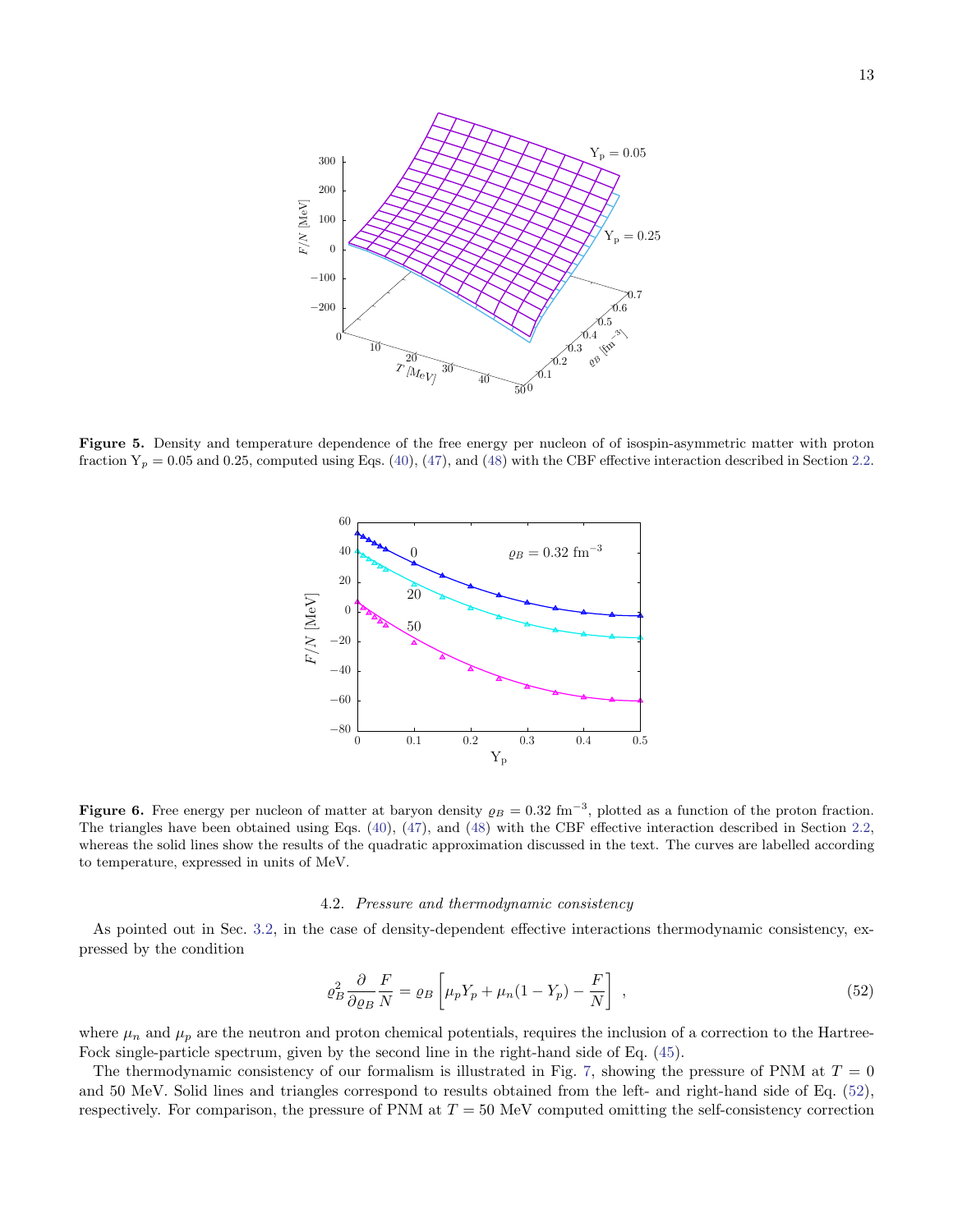# 14 BENHAR ET AL.

to the single-particle spectrum is shown by the dashed line. It should also be pointed out that the effect of this correction on pressure turns out to be nearly independent of temperature.

A comparison between the curves corresponding to  $T=0$  and 50 MeV illustrates the density dependence of thermal effects. It is apparent that, while providing large to significant contributions at densities  $\rho \lesssim 2\varrho_0$ , the thermal pressure plays a negligible role at higher densities, where statistical and dynamical effects dominate.



<span id="page-13-0"></span>Figure 7. Density dependence of the pressure of PNM at  $T = 0$  and 50 MeV. Solid lines and triangles correspond to the results obtained from the left- and right-hand side of Eq. [\(52\)](#page-12-2), respectively. The dashed line represents the results obtained neglecting the self-consistency correction to the single nucleon spectrum.

### 4.3. Single-nucleon properties

In interacting many-body systems, single-particle states are in general not uniquely defined. Owing to translation invariance, however, in nuclear matter they can be identified using momentum eigenvalues<sup>[4](#page-13-1)</sup>, and their properties can be derived within the framework of Landau's theory of normal Fermi liquids [\(Baym & Pethick](#page-18-48) [1991\)](#page-18-48). As pointed out by [Benhar & Lovato](#page-18-22) [\(2017\)](#page-18-22) for the case of vanishing temperature, the single-nucleon energy of Eq. [\(45\)](#page-10-3) can be interpreted as the energy of a *quasiparticle* carrying momentum  $\bf{k}$  and spin-isospin quantum numbers specified by the index  $\lambda$ .

The chemical potentials  $\mu_{\lambda}$  are obtained from Eq. [\(46\)](#page-10-4). At  $T \neq 0$ , they depend on the spectra  $e_{k,\lambda}$  through the Fermi distributions, while for  $T=0$  they reduce to the Fermi energies  $e_{k_{F_{\lambda}}}$ , as dictated by the generalisation of Hugenholtz-Van Hove theorem to the case of a multicomponent system. As an example, in the left panel of Fig. [8](#page-14-1) the neutron and proton chemical potentials of nuclear matter at proton fraction  $Y_p = 0.1$ —denoted  $\mu_n$  and  $\mu_p$ , respectively—are displayed as a function of baryon density and temperature.

The description of quasiparticle dynamics is largely based on the effective mass  $m^*_{\lambda}$ , defined by the equation

<span id="page-13-2"></span>
$$
\frac{1}{m_{\lambda}^{\star}} = \left(\frac{1}{k} \frac{de_{k,\lambda}}{dk}\right)_{k=k_{F_{\lambda}}}.
$$
\n(53)

The effective mass, dictating the nucleon dispersion relation in matter, plays a critical role in determining the rates of a number of processes relevant to neutron star properties, such as, e.g., neutrino emission and absorption.

The right panel of Fig. [8](#page-14-1) illustrates the density and temperature dependence of the proton and neutron effective masses in nuclear matter at proton fraction  $Y_p = 0.1$ , expressed in units of the nucleon mass  $m_N$ . The results show that the temperature dependence, often neglected in astrophysical applications, is, in fact, significant. At  $\varrho_B = \varrho_0$  $(3\varrho_0)$  the values of  $m_p^{\star}$  and  $m_n^{\star}$  at  $T = 50$  Mev turn out to differ from the corresponding zero-temperature values by  $\sim$  20% and 10% (15% and 8%), respectively.

<span id="page-13-1"></span><sup>4</sup> For simplicity, here the dependence on discrete quantum numbers is omitted.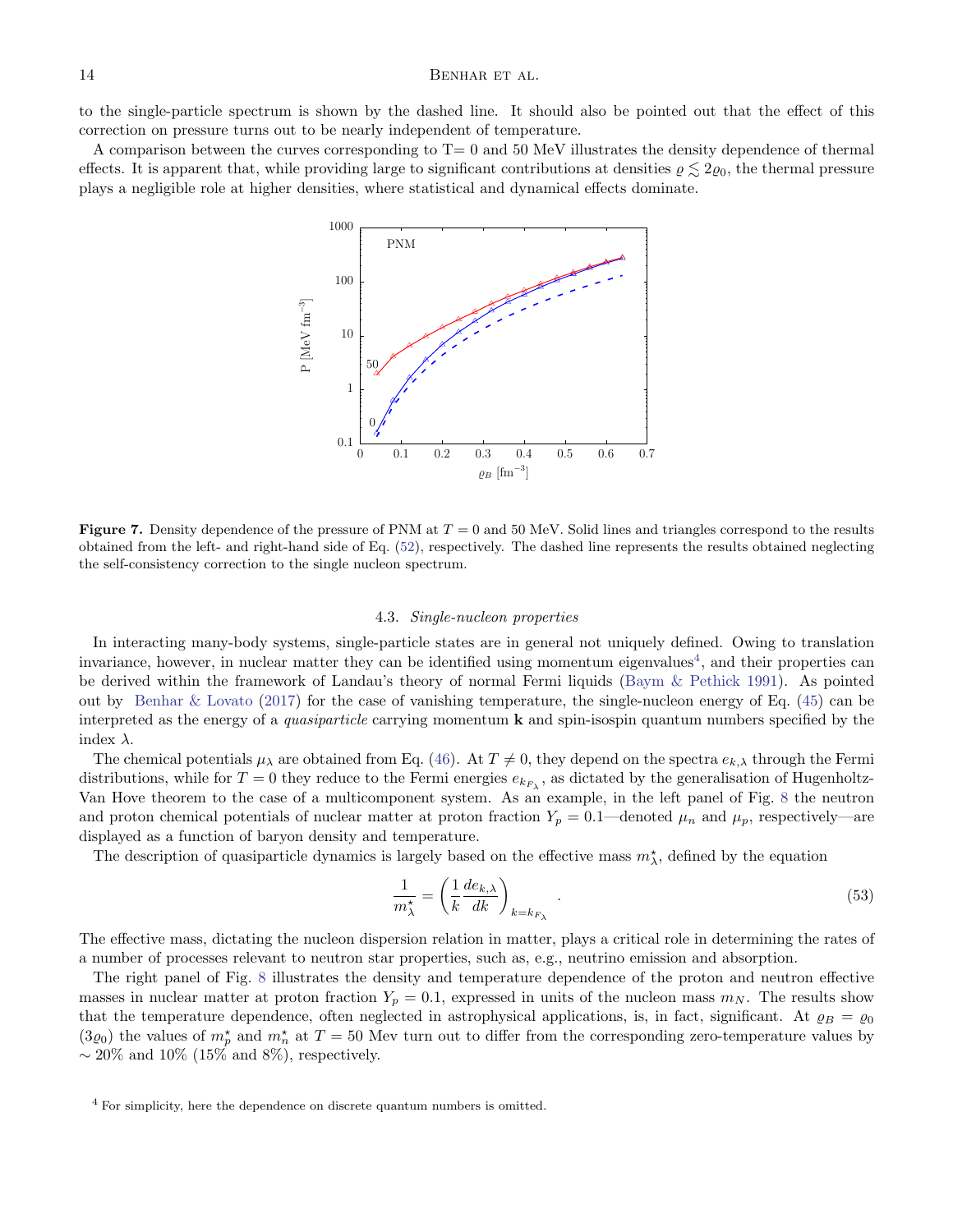

<span id="page-14-1"></span>Figure 8. (A): density and temperature dependence of the neutron and proton chemical potentials, computed using Eqs. [\(40\)](#page-10-1), [\(47\)](#page-10-2), and [\(48\)](#page-11-0), with the CBF effective interaction described in Section [2.2.](#page-4-0) (B): same as in (A), but for the neutron and proton effective masses, obtained from Eq. [\(53\)](#page-13-2), given in units of the nucleon mas  $m_N$ .

#### 5. NEUTRON STAR MATTER

<span id="page-14-0"></span>The calculation of neutron star properties requires the determination of the EOS of charge neutral matter consisting of neutrons, protons and leptons in equilibrium with respect to the neutron  $\beta$ -decay and lepton capture processes

$$
n \to p + \ell^- + \bar{\nu}_{\ell} \quad , \quad p + \ell^- \to n + \nu_{\ell} \; , \tag{54}
$$

where  $\ell$  denotes the flavour of the lepton participating in the reactions.

For  $T = 0$ , the results of calculations of the EOS, described in the next section, provide the input needed to solve the Tolman-Oppenheimer-Volkoff (TOV) equations [\(Tolman, R. C.](#page-19-16) [1939;](#page-19-16) [Oppenheimer, J. R. and Volkoff, G. M.](#page-19-17) [1939\)](#page-19-17), determining mass and radius of cold neutron stars.

# 5.1. Equation of state of β-stable matter

<span id="page-14-4"></span>Let us consider matter comprising electrons and muons, hereafter referred to as  $npe\mu$  matter. Under the assumption of transparency to neutrinos and antineutrinos, implying that these particles can freely escape and have vanishing chemical potentials, the equilibrium condition reduces to

$$
\mu_n - \mu_p = \mu_e = \mu_\mu \tag{55}
$$

where  $\mu_{\ell}$  denotes the chemical potential of leptons of flavour  $\ell$ . The above condition must be fulfilled together with the additional constraint of charge neutrality, requiring that

<span id="page-14-3"></span><span id="page-14-2"></span>
$$
Y_p = Y_e + Y_\mu \t{56}
$$

with  $Y_\ell = \varrho_\ell/\varrho_B$ ,  $\varrho_\ell$  being the lepton density. For any given values of  $\varrho_B$  and T, Eqs. [\(55\)](#page-14-2) and [\(56\)](#page-14-3) univocally determine the proton and lepton fractions, needed to obtain the EOS of  $\beta$ -stable matter.

Figure [9](#page-15-0) shows the density and temperature dependence of the proton fraction of charge neutral  $npe\mu$  matter in  $\beta$  equilibrium. The most prominent thermal effect turns out to be a departure from the monotonically increasing behavior of  $Y_p$  as a function of density, leading to the appearance of pronounced minimum for  $T \gtrsim 30$  MeV.

In addition to the baryon contributions discussed in the previous sections, the free energy and pressure of  $\beta$ -stable  $npe\mu$  matter comprise contributions arising from the presence of leptons, which can be safely treated as non interacting relativistic fermions.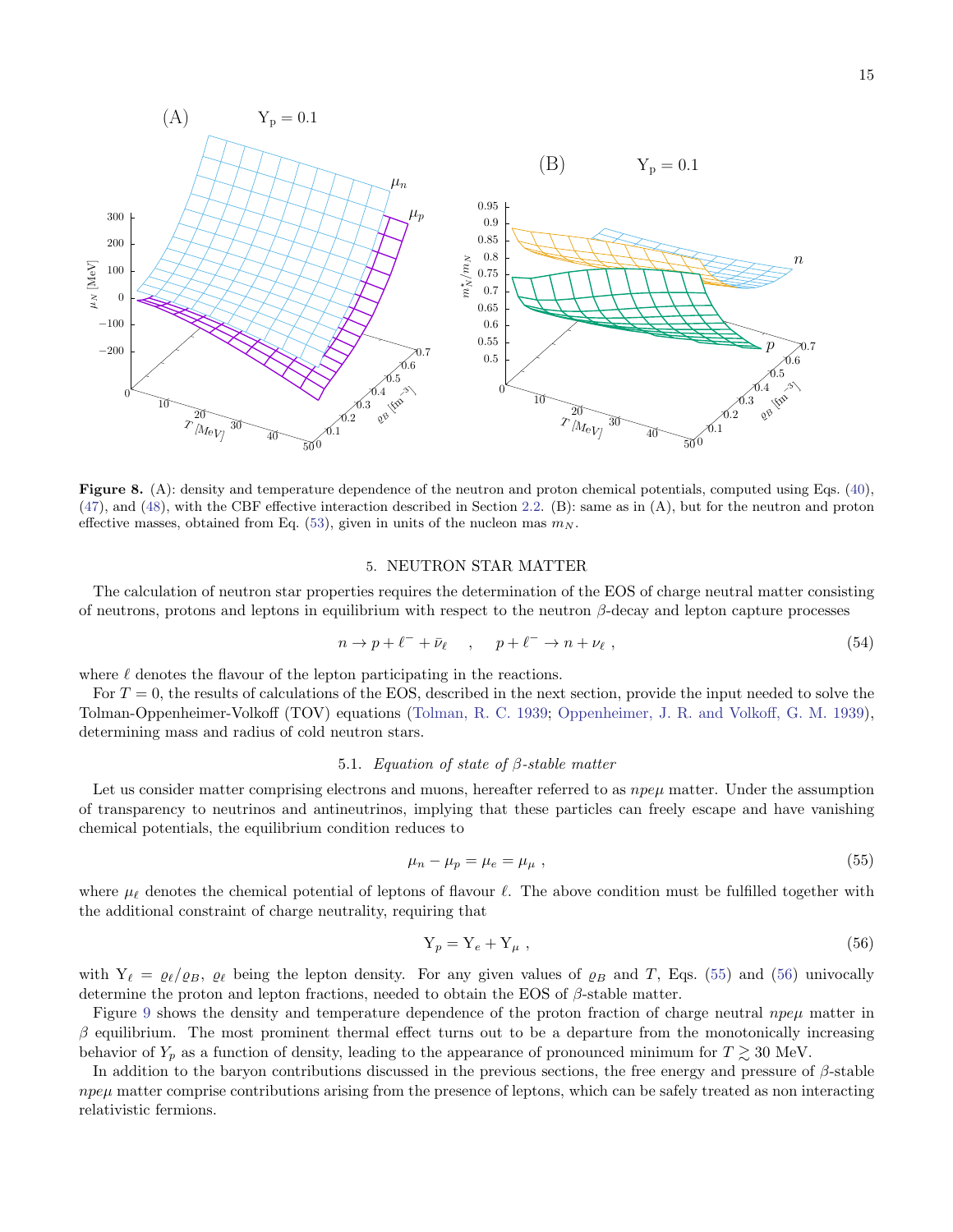

<span id="page-15-0"></span>**Figure 9.** Density and temperature dependence of the proton fraction of charge neutral  $\beta$ -stable matter, computed using the CBF effective interaction described in Section [2.2.](#page-4-0)

The solid and dashed lines of Fig. [10](#page-15-1) illustrate the density dependence of the total pressure of  $npe\mu$  matter

<span id="page-15-2"></span>
$$
P(\varrho_B) = P_B(\varrho_B) + P_L(\varrho_B) \tag{57}
$$

where the indices B and L label the baryon and lepton components, for  $T = 0$  and 50 MeV, respectively. A comparison between the zero-temperature total and lepton pressure, displayed by the dot-dash line, shows that the baryon contribution is largely dominant at all densities.



<span id="page-15-1"></span>Figure 10. Pressure of charge neutral  $npe\mu$  matter in  $\beta$ -equilibrium, as a function of baryon number density. The solid and dashed lines show the total pressure of Eq. [\(57\)](#page-15-2) at temperature  $T = 0$  and 50 MeV, respectively. For comparison, the lepton contribution at  $T = 0$ , is also displayed by the dot-dash line.

#### 5.2. Neutron star properties

The theoretical framework described in the previous sections has been employed to evaluate a variety of properties of cold neutron stars [\(Sabatucci & Benhar](#page-19-18) [2020;](#page-19-18) [Maselli et al.](#page-19-0) [2021;](#page-19-0) [Tonetto et al.](#page-19-19) [2021\)](#page-19-19). The results of these analyses show that the predictions of our approach are compatible with the determinations of maximum mass, tidal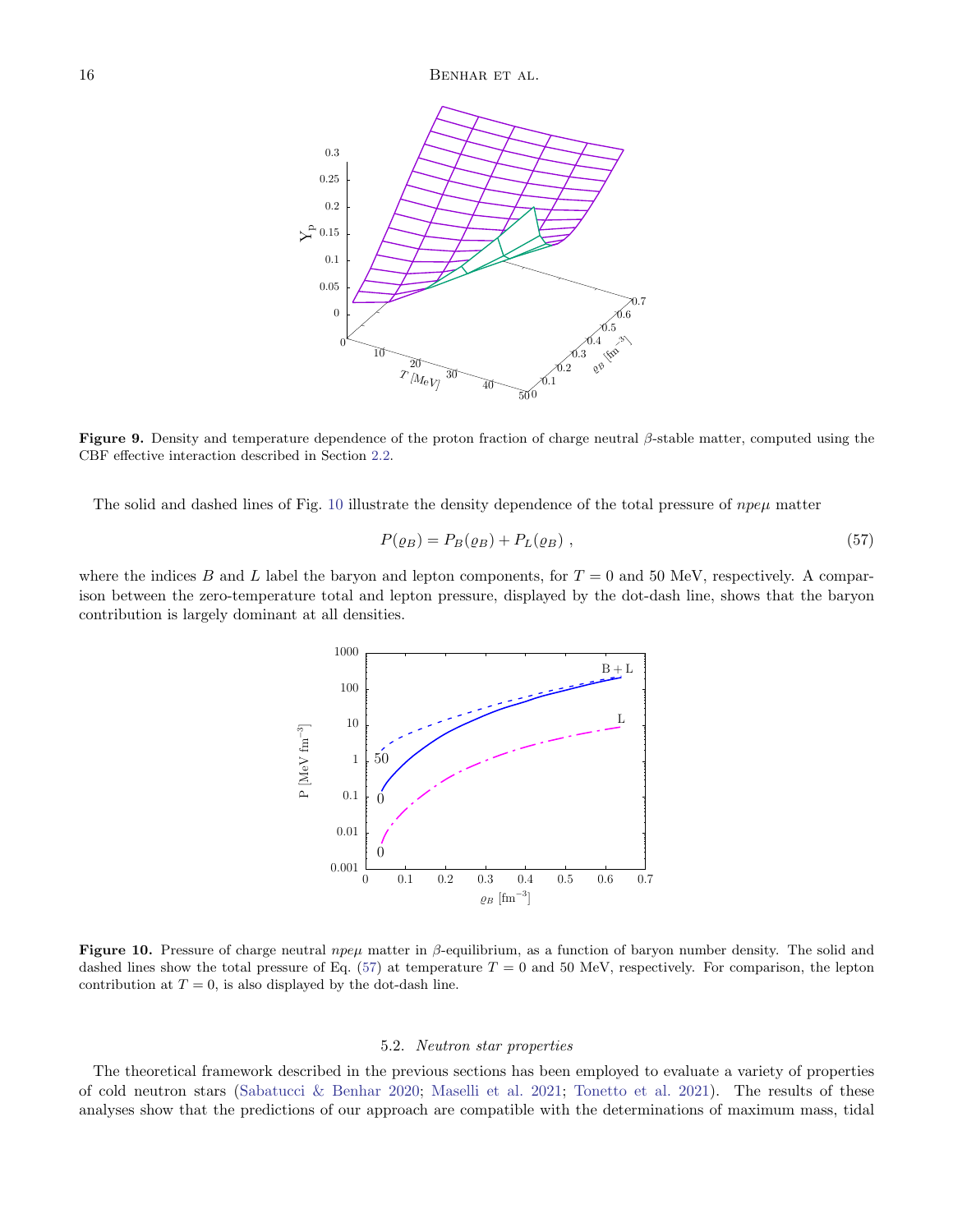deformability and radius based on recent multimessenger observations [\(Antoniadis et al.](#page-18-49) [2013;](#page-18-49) [Cromartie et al.](#page-18-50) [2019;](#page-18-50) [Abbott et al.](#page-18-0) [2017a;](#page-18-0) [Riley et al.](#page-19-20) [2019\)](#page-19-20). A pioneering application of the finite-temperature EOSs to study the evolution of proto-neutron stars has been also carried out by [Camelio et al.](#page-18-7) [\(2017\)](#page-18-7).

The determination of the mass-radius relation of hot neutron stars involves non trivial additional difficulties, because hydrodynamic equilibrium and heat transfer—determining the temperature profile in the star interior—must be consistently taken into account. In order to provide an admittedly rough estimate of the impact of thermal effects on the maximum neutron star mass, in Fig. [11](#page-16-1) we show results obtained by solving the TOV equations with EOSs evaluated at constant temperature using our approach.

In the region  $\varrho_B/\varrho_0 > 4$ , the EOSs computed following the procedure discussed in Sect. [5.1](#page-14-4) with  $0 \leq T \leq 50$  MeV have been smoothly matched to the zero-temperature EOS obtained by [Akmal et al.](#page-18-15) [\(1998\)](#page-18-15) using the AV18+UIX nuclear Hamiltonian, which is used as baseline for the determination of the CBF effective interaction at 0.25  $\leq$  $\varrho_B/\varrho_0 \leq 4$ ; see Section [2.](#page-1-0) The validity of this prescription is supported by the observation that the contribution of thermal pressure becomes vanishingly small at  $\varrho \sim 4\varrho_0$ ; see Fig. [10.](#page-15-1)

The crust region has been described using the model adopted by [Akmal et al.](#page-18-15) [\(1998\)](#page-18-15), which provides a description of matter at  $\varrho_B < 0.1$  fm<sup>-3</sup>. The use of a zero-temperature EOS appears to be justified for the purpose of our exploratory analysis, because the value of the maximum mass is largely unaffected by the structure of matter in the low-density crust region.

The results of Fig. [11](#page-16-1) show that the impact of thermal effects on the maximum mass  $M_{\text{max}}$ , leading to its increase, is not large. The values of  $M_{\text{max}}$  at  $T = 0$  and 50 MeV turn out to be 2.37  $M_{\odot}$  and 2.49  $M_{\odot}$ , with  $M_{\odot}$  being the solar mass, respectively.

It has to be pointed out that the pattern emerging from our analysis—while being in qualitative agreement with the results of existing studies carried out within the framework of the relativistic mean field (RMF) approach or using Skyrme-type models [\(Prakash et al.](#page-19-21) [1997;](#page-19-21) [Kaplan et al.](#page-18-51) [2014\)](#page-18-51)—turns out to be at variance with the findings of studies based on G-matrix perturbation theory and phenomenological nuclear Hamiltonians, which predict a small decrease of the maximum mass at nonzero temperature [\(Figura et al.](#page-18-8) [2020,](#page-18-8) [2021\)](#page-18-9).



<span id="page-16-1"></span>Figure 11. Hot neutron star mass obtained from the TOV equations using the finite-temperature EOSs discussed in the text. Top and bottom labels correspond to central baryon density—in units of the saturation density of SNM—and central mass-energy density, respectively.

### 6. SUMMARY AND OUTLOOK

<span id="page-16-0"></span>We have developed a consistent formalism suitable to carry out perturbative calculations of the properties of both cold and hot nuclear matter at arbitrary proton fraction. The distinctive feature of our method is the use of an effective nuclear Hamiltonian, based on a phenomenological potential providing an accurate description of nucleonnucleon scattering in the energy range relevant to dense matter in the neutron star interior.

Our results reproduce the zero-temperature EOSs of PNM and SNM obtained from highly refined many-body approaches, such as AFDMC and FHNC/SOC, by construction. Moreover, SNM calculations performed using the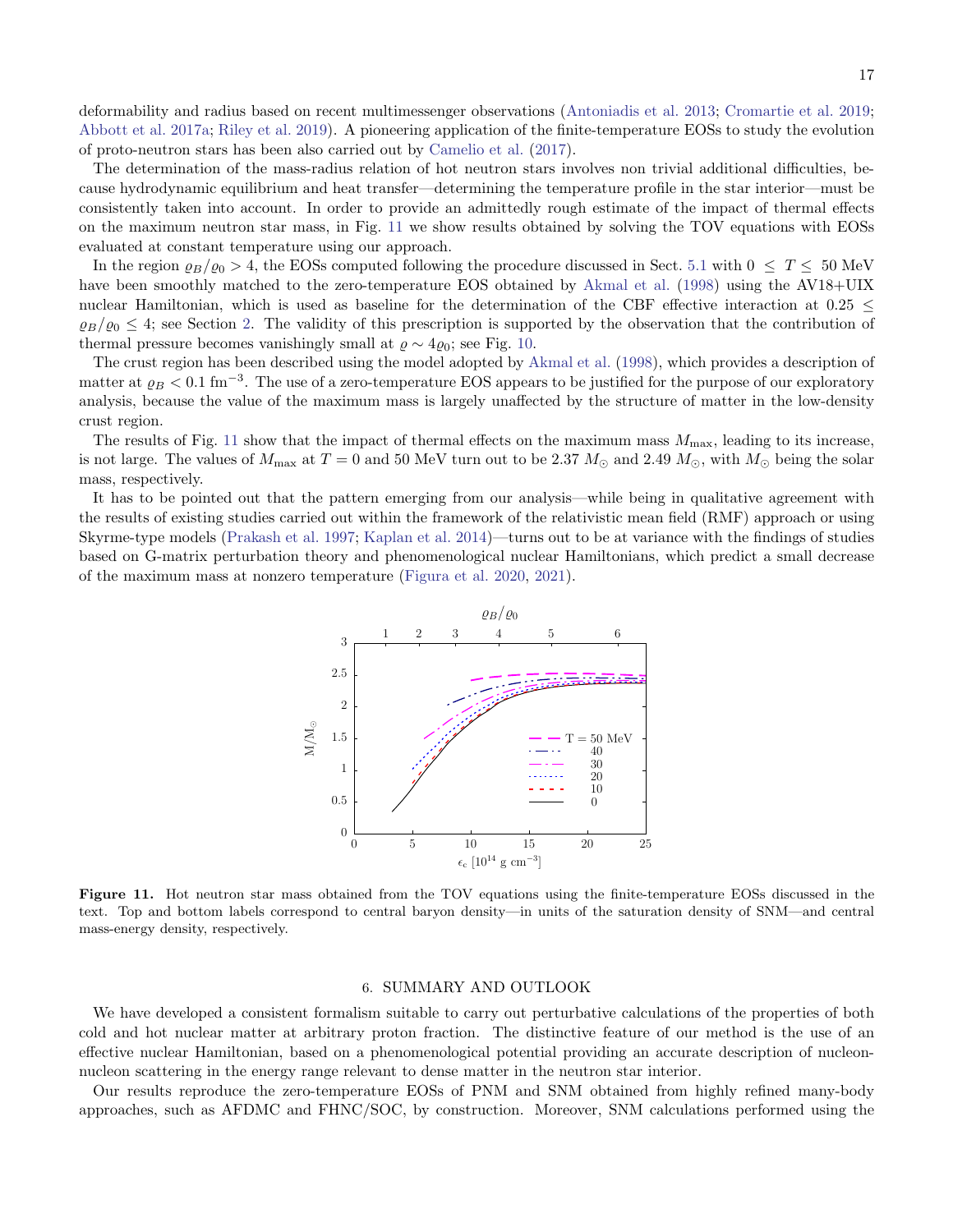### 18 BENHAR ET AL.

CBF effective interaction yield the correct equilibrium density, and an interaction energy within  $\sim$  15% of the empirical value [\(Benhar & Lovato](#page-18-22) [2017\)](#page-18-22).

Recently, [Lovato et al.](#page-19-22) [\(2022\)](#page-19-22), have carried out extensive analysis of the EOS of zero-temperature PNM, aimed at comparing different nuclear Hamiltonians and computational techniques. The results of this study, showing that the AV6P+UIX Hamiltonian yields results in close agreement with those obtained from the full AV18+UIX up to  $\rho_B = 2\rho_0$ , strongly supports the use of this somewhat simplified model to describe nuclear dynamics at supranuclear density.

Within our computational scheme, based on finite-temperature perturbation theory, thermal effects on the energy per baryon and the single-nucleon spectrum are taken into account in a consistent fashion, without introducing any simplifying assumptions, and the thermodynamic consistency condition turns out to be fulfilled to very high accuracy.

The results reported in this work suggest that our approach has the potential to provide accurate evaluations of the variety of properties of dense nuclear matter needed for numerical simulations of astrophysical processes.

It is very important to note that the availability of a reliable description of neutron star matter in the regime in which nucleons are the relevant degrees of freedom is also essential to firmly establish the occurrence of transitions to more exotic forms of matter—involving baryons other than protons and neutrons as well as deconfined quarks—which are expected to become energetically favoured at higher densities.

The analyses of recent astrophysical data have provided information about the radius of a neutron star of mass  $M = 1.4 M_{\odot}$ , whose central density does not exceed  $\sim 3\varrho_0$ . The reported values— $R = 12.45 \pm 0.65$  km [\(Miller et al.](#page-19-23) [2021\)](#page-19-24),  $12.33_{-0.81}^{+0.76}$  km [\(Riley et al.](#page-19-20) [2019\)](#page-19-20), and  $12.18_{-0.79}^{+0.56}$  km [\(Raaijmakers et al.](#page-19-24) 2021)—turn out to be compatible with the predictions of theoretical calculations performed using EOSs of purely nucleonic matter [\(Sabatucci & Benhar](#page-19-18) [2020\)](#page-19-18), thus suggesting that in this case the paradigm of nuclear many-body theory can still be applied.

The equatorial radius of the neutron star J0740+6620, having mass  $M = 2.072_{-0.066}^{+0.067} M_{\odot}$  and central density ∼  $4\varrho_0$ , has been also evaluated to be  $R = 12.39_{-0.98}^{+1.30}$  km [\(Riley et al.](#page-19-20) [2019\)](#page-19-20). The small difference between the radii of stars of mass 1.4 and 2.071  $M_{\odot}$ , implying that the EOS is still rather stiff at  $\rho > 3\rho_0$ , appears to rule out the occurrence of a strong first order phase transition in the density range  $3\varrho_0 \lesssim \varrho_B \lesssim 4\varrho_0$ .

Independent empirical information about the limits of applicability of the description of dense nuclear matter in terms of nucleons is obtained from the analysis of the large body of electron-nucleus scattering data. Scaling in the variable y—the definition and physical interpretation of which is thoroughly discussed by [West](#page-19-25) [\(1975\)](#page-19-25) and [Day et al.](#page-18-52) [\(1990\)](#page-18-52)—has been observed by experiments using a broad range of targets, extending from  ${}^{2}H$  [\(Ciofi degli Atti et al.](#page-18-53) [1987\)](#page-18-53) to nuclei as heavy as  $^{197}$ Au (Day, *[et al.](#page-18-54)* [1987;](#page-18-54) [Arrington](#page-18-55) *et al.* [1999\)](#page-18-55). The results of these studies unambiguously demonstrate that in the kinematical region corresponding to momentum transfer  $q \gtrsim 1$  GeV and large negative y the beam particles primarily couple to nucleons belonging to correlated pairs, the momentum of which can be in excess of 500 MeV. Based on the results of experimental analyses carried out at Jefferson Lab, [Subedi et al.](#page-19-26) [\(2008\)](#page-19-26), argued that the occurrence of strong nucleon-nucleon correlations is associated to large fluctuations of the nuclear density, that can locally reach values as high as  $\sim 5\varrho_0$ . According to the argument proposed in Section [2.1,](#page-2-6) this estimate is consistent with the observation of scaling at  $y \sim -600$  MeV, which in turn implies that at  $\varrho_B \sim 5\varrho_0$  nuclear matter largely behaves as a collection of nucleons.

As a final remark, it has to be pointed out that the description of nuclear matter based on non relativistic nuclear many-body theory, providing the conceptual framework underlying our approach, unavoidably leads to violation of causality in the high-density limit. It has to be pointed out, however, that within the approach discussed in this paper the speed of sound in cold β-stable matter becomes larger than the speed of light at  $\rho > 4.5\varrho_0$ . Therefore, our EOS turns out to be relativistically consistent in the region relevant to the stability of a 2.2  $M_{\odot}$  neutron star; see Fig. [11.](#page-16-1) The difficulties arising from violation of causality can be further alleviated taking into account relativistic boost corrections to the nucleon-nucleon potential, along the line discussed by [Akmal et al.](#page-18-15) [\(1998\)](#page-18-15). Work is presently being carried out to include these correction in our formalism.

#### ACKNOWLEDGEMENTS

The present research is supported by the U.S. Department of Energy, Office of Science, Office of Nuclear Physics, under contracts DE-AC02-06CH11357 (AL). OB gratefully acknowledges support from the Italian National Institute for Nuclear Research (INFN), under grant TEONGRAV, as well as the hospitality of the CERN Department of Theoretical Physics, where this work was completed. GC acknowledges support from the Polish National Research Centre (NCN) grant OPUS 2019/33/B/ST9/00942.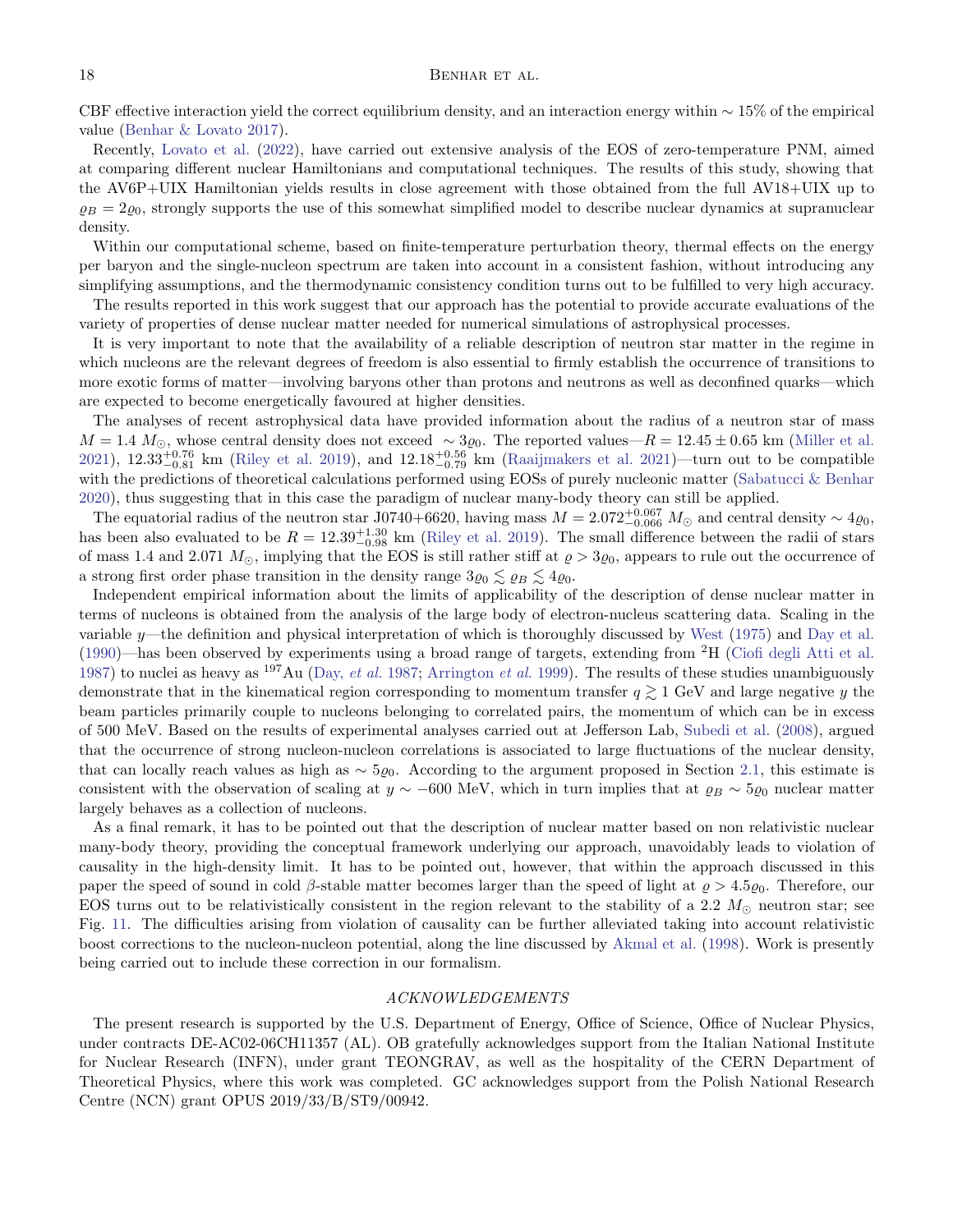- <span id="page-18-0"></span>Abbott, B. P., Abbott, R., Abbott, T. D., et al. 2017a, Phys. Rev. Lett., 119, 161101
- <span id="page-18-1"></span>—. 2017b, The Astrophysical Journal, 848, L12
- <span id="page-18-15"></span>Akmal, A., Pandharipande, V. R., & Ravenhall, D. G. 1998, Phys. Rev. C, 58, 1804
- <span id="page-18-49"></span>Antoniadis, J., et al. 2013, Science, 340, 6131
- <span id="page-18-24"></span>Arndt, R. A., Briscoe, W. J., Strakovsky, I. I., & Workman, R. L. 2007, Phys. Rev. C, 76, 025209
- <span id="page-18-55"></span>Arrington et al. 1999, Phys. Rev. Lett., 82, 2056
- <span id="page-18-11"></span>Baldo, M., ed. 1990, Nuclear Matter and the Nuclear Equation of State (World Scientific, Singapore)
- <span id="page-18-14"></span>Baldo, M., Bombaci, I., & Burgio, G. F. 1997, A&A, 328, 274
- <span id="page-18-2"></span>Bauswein, A. 2019, Ann. Phys., 411, 167958
- <span id="page-18-48"></span>Baym, G., & Pethick, C. 1991, Landau Fermi-Liquid Theory (New York: John Wiley & Sons)
- <span id="page-18-19"></span>Benhar, O. 2021, Int. J. Mod. Phys. E, 9, 2130009
- <span id="page-18-10"></span>Benhar, O., & Fantoni, S. 2020, Nuclear Matter Theory (CRC Press, Boca Raton, FL, USA)
- <span id="page-18-22"></span>Benhar, O., & Lovato, A. 2017, Phys. Rev. C, 96, 054301
- <span id="page-18-6"></span>Benhar, O., Polls, A., Valli, M., & Vidaña, I. 2010, Phys. Rev. C, 81, 024305
- <span id="page-18-23"></span><span id="page-18-3"></span>Benhar, O., & Valli, M. 2007, Phys. Rev. Lett., 99, 232501
- Bergervoet, J. R., van Campen, P. C., Klomp, R. A. M., et al. 1990, Phys. Rev. C, 41, 1435
- <span id="page-18-36"></span>Bethe, H. A. 1971, Ann. Rev. Nucl. Sci., 21, 93
- <span id="page-18-40"></span>Bogner, S. K., Furnstahl, R. J., & Schwenk, A. 2010, Prog. Part. Nucl. Phys., 65, 94
- <span id="page-18-46"></span>Camelio, G. 2018, PhD thesis, Sapienza University of Rome, https://iris.uniroma1.it/handle/11573/942744
- <span id="page-18-4"></span>Camelio, G., Gavassino, L., Antonelli, M., Bernuzzi, S., & Brynmor, H. 2022a, arXiv:2204.11809 [gr-qc]
- <span id="page-18-5"></span>Camelio, G., Gavassino, L., Antonelli, M., Bernuzzi, S., & H., B. 2022b, arXiv:2204.11810 [gr-qc]
- <span id="page-18-7"></span>Camelio, G., Lovato, A., Gualtieri, L., et al. 2017, Phys. Rev. D, 96, 043015
- <span id="page-18-29"></span>Carlson, J., Gandolfi, S., Pederiva, F., et al. 2015, Rev. Mod. Phys., 87, 1067
- <span id="page-18-20"></span>Chabanat, E., Bonche, P., Haensel, P., Meyer, J., & Schaeffer, R. 1997, Nucl. Phys. A, 627, 710
- <span id="page-18-53"></span>Ciofi degli Atti, C., Pace, E., & Salmè, G. 1987, Phys. Rev. C, 36, 1208
- <span id="page-18-27"></span><span id="page-18-12"></span>Clark, J. W. 1979, Prog. Part. Nucl. Phys., 2, 89
- Coon, S. A., & Ha, H. K. 2001, Few Body Syst., 30, 101
- <span id="page-18-38"></span>Cowell, S., & Pandharipande, V. R. 2003, Phys. Rev. C, 67, 035504
- <span id="page-18-39"></span>Cowell, S. T., & Pandharipande, V. R. 2004, Phys. Rev., C70, 035801
- <span id="page-18-50"></span>Cromartie, H. T., et al. 2019, Nature Astron., 4, 72
- <span id="page-18-35"></span>Day, B. D. 1967, Rev. Mod. Phys., 39, 719
- <span id="page-18-52"></span>Day, D. B., McCarthy, J. S., Donnelly, T. W., & Sick, I. 1990, Ann. Rev. Nucl. Part. Sci., 40, 357
- <span id="page-18-54"></span>Day, et al. 1987, Phys. Rev. Lett., 59, 427
- <span id="page-18-16"></span>Drischler, C., Hebeler, K., & Schwenk, A. 2016, Phys. Rev. C, 93, 054314
- <span id="page-18-18"></span>Drischler, C., Holt, J. W., & Wellenhofer, C. 2021, Ann. Rev. Nucl. Part. Sci., 71, 403
- <span id="page-18-30"></span>Epelbaum, E., Hammer, H.-W., & Meißner, U.-G. 2009, Rev. Mod. Phys., 81, 1773
- <span id="page-18-37"></span>Fantoni, S., & Fabrocini, A. 1998, in Microscopic Quantum Many-Body Theories and Their Applications, ed. Jesùs Navarro and Artur Polls (Springer, Berlin), 119
- <span id="page-18-13"></span>Fantoni, S., & Pandharipande, V. R. 1988, Phys. Rev. C, 37, 1697
- <span id="page-18-9"></span>Figura, A., Li, F., Lu, J.-J., et al. 2021, Phys. Rev. D, 103, 083012
- <span id="page-18-8"></span>Figura, A., Lu, J.-J., Burgio, G., Li, Z.-H., & Schulze, H.-J. 2020, Phys. Rev. D, 102, 043006
- <span id="page-18-25"></span>Friar, J. L. 1986, in New Vistas in Electro-Nuclear Physics, ed. E. L. Tomusiak, H. S. Caplan, & E. T. Dressler (Plenum Press, New York), 213
- <span id="page-18-33"></span>Frois, B., & Papanicolas, C. N. 1987, Ann.Rev. Nucl. Part. Sci., 37, 133
- <span id="page-18-26"></span>Fujita, J., & Miyazawa, H. 1957, Prog. Theor. Phys., 17, 360
- <span id="page-18-41"></span><span id="page-18-32"></span>Furnstahl, R. J. 2012, Nucl. Phys.B Proc. Suppl., 228, 139
- Gezerlis, A., Tews, I., Epelbaum, E., et al. 2014, Phys. Rev. C, 90, 054323
- <span id="page-18-31"></span>—. 2013, Phys. Rev. Lett., 111, 032501
- <span id="page-18-45"></span>Heyer, J., Kuo, T. T. S., Shen, J. P., & Wu, S. S. 1988, Phys. Lett. B, 202, 465
- <span id="page-18-43"></span>Hugenholtz, N. M., & Van Hove, L. 1958, Physica, 24, 363
- <span id="page-18-34"></span>Ishii, N., Aoki, S., & Hatsuda, T. 2007, Phys. Rev. Lett., 99, 022001
- <span id="page-18-51"></span>Kaplan, J. D., Ott, C. D., O'Connor, E. P., et al. 2014, The Astrophysical Journal, 790, 19
- <span id="page-18-17"></span>Keller, J., Wellenhofer, C., Hebeler, K., & Schwenk, A. 2021, Phys. Rev. C, 103, 055806
- <span id="page-18-42"></span>Landau, L. D., & Lifshitz, E. M. 1969, Statistical Physics (Pergamon Press, Oxford)
- <span id="page-18-44"></span>Lejeune, A., Grange, P., Martzollf, M., & Cugnon, J. 1986, Nucl. Phys. A, 453, 189
- <span id="page-18-47"></span>Li, F., Lu, J.-J., Li, Z.-H., et al. 2021, Phys. Rev. C, 103, 024307
- <span id="page-18-28"></span>Lovato, A., Benhar, O., & Fantoni, S. 2012, Phys. Rev. C, 85, 024003
- <span id="page-18-21"></span>Lovato, A., Benhar, O., Fantoni, S., Illarionov, A. Y., & Schmidt, K. E. 2011, Phys. Rev. C, 83, 054003